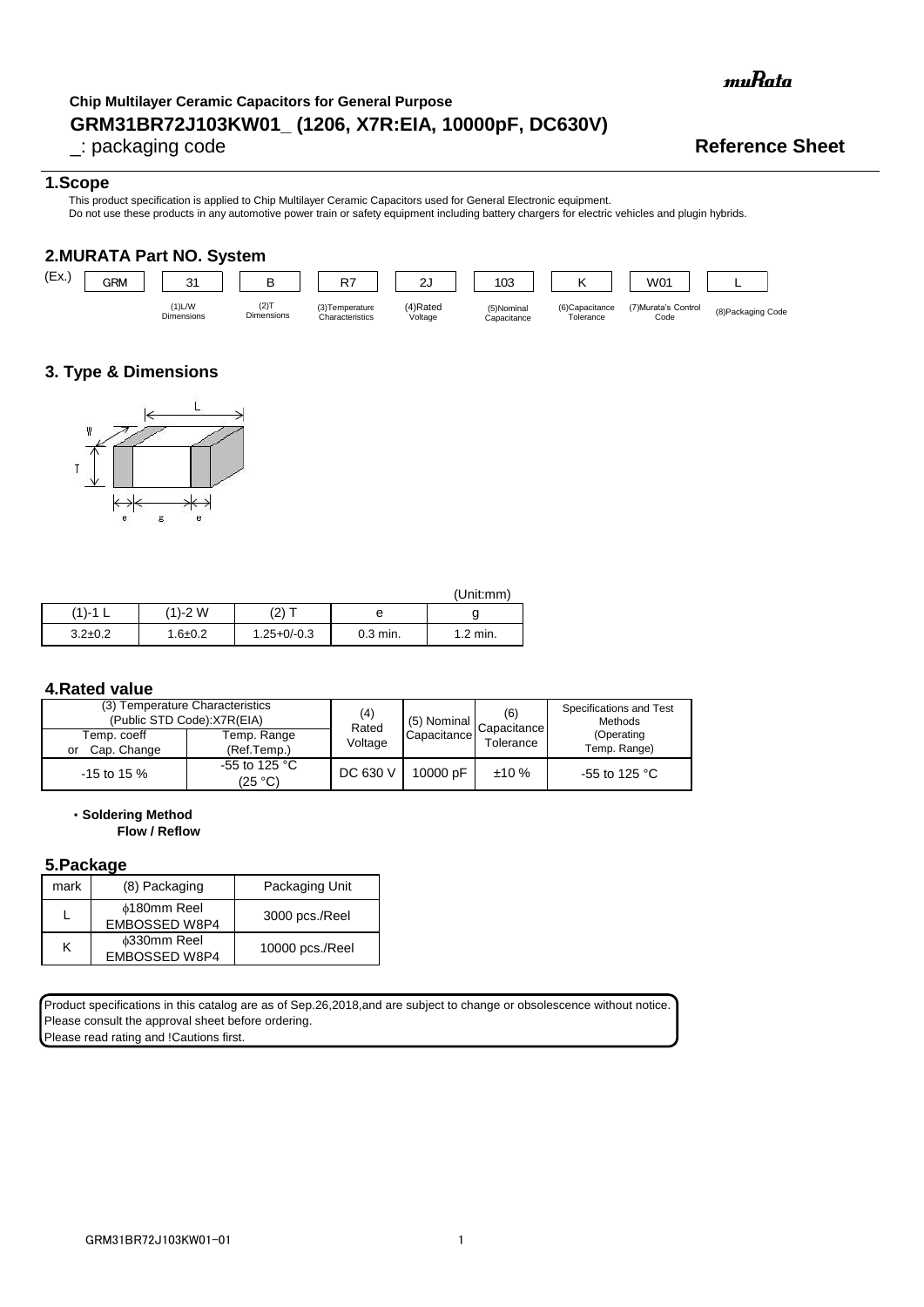# ■ Specifications and Test Methods

| No           | Item                                             |                           | Specification                                                                                       | <b>Test Method</b><br>(Ref. Standard: JIS C 5101, IEC60384)                                                                                                                                                                                                                                                                                                                                                                                                                                                |
|--------------|--------------------------------------------------|---------------------------|-----------------------------------------------------------------------------------------------------|------------------------------------------------------------------------------------------------------------------------------------------------------------------------------------------------------------------------------------------------------------------------------------------------------------------------------------------------------------------------------------------------------------------------------------------------------------------------------------------------------------|
| $\mathbf{1}$ | Appearance                                       |                           | No defects or abnormalities.                                                                        | Visual inspection.                                                                                                                                                                                                                                                                                                                                                                                                                                                                                         |
| 2            | Dimension                                        |                           | Within the specified dimensions.                                                                    | Using calipers and micrometers.                                                                                                                                                                                                                                                                                                                                                                                                                                                                            |
| 3            | Voltage proof                                    |                           | No defects or abnormalities.                                                                        | Measurement Point<br>Between the terminations<br>÷<br><b>Test Voltage</b><br>DC945V(150% of the rated voltage)<br>÷<br><b>Applied Time</b><br>÷<br>1 to 5 s<br>Charge/discharge current: 50mA max.                                                                                                                                                                                                                                                                                                         |
| 4            | Insulation Resistance(I.R.)                      |                           | C $\geq$ 0.01µF : 100 M $\Omega \cdot \mu$ F or more<br>$C < 0.01 \mu F$ : 10000 M $\Omega$ or more | Measurement Point<br>Between the terminations<br>$\mathcal{L}$<br>Measurement Voltage :<br>DC500+/-50V<br>Charging Time<br>$60 + (-5s)$<br>÷<br>Charge/discharge current: 50mA max.<br>Measurement Temperature: Room Temperature                                                                                                                                                                                                                                                                           |
| 5            | Capacitance                                      |                           | Shown in Rated value.                                                                               | Measurement Temperature: Room Temperature                                                                                                                                                                                                                                                                                                                                                                                                                                                                  |
| 6            | Dissipation Factor (D.F.)                        |                           | 0.025 max.                                                                                          | Measurement Frequency : 1.0+/-0.1kHz<br>AC1.0+/-0.2V(r.m.s.)<br>Measurement Voltage                                                                                                                                                                                                                                                                                                                                                                                                                        |
| 7            | Temperature<br>Characteristics<br>of Capacitance |                           | R7 : Within +/-15%<br>(-55°C to +125°C)                                                             | The capacitance change should be measured after 5 min.<br>at each specified temp. stage.<br>Capacitance value as a reference is the value in step 3.<br>Step<br>Temperature(°C)<br>Reference Temp.+/-2<br>$\mathbf{1}$<br>$\overline{2}$<br>Min.Operating Temp. +/-3<br>3<br>Reference Temp. +/-2<br>$\overline{4}$<br>Max.Operating Temp. +/-3<br>5<br>Reference Temp. +/-2<br>·Pretreatment<br>Perform a heat treatment at 150+0/-10°C for 1h+/-5min and then<br>let sit for 24+/-2h at room condition*. |
| 8            | Vibration                                        | Appearance                | No defects or abnormalities.                                                                        | Solder the capacitor on the test substrate A shown in "Complement of Test                                                                                                                                                                                                                                                                                                                                                                                                                                  |
|              |                                                  | Capacitance               | Within the specified initial value.                                                                 | method".<br>Kind of Vibration<br>A simple harmonic motion<br>10Hz to 55Hz to 10Hz (1min)<br>Total amplitude<br>1.5 <sub>mm</sub><br>÷                                                                                                                                                                                                                                                                                                                                                                      |
|              |                                                  | D.F.                      | Within the specified initial value.                                                                 | This motion should be applied for a period of 2h in each 3 mutually<br>perpendicular directions(total of 6h).                                                                                                                                                                                                                                                                                                                                                                                              |
| 9            | Solderability                                    |                           | 95% of the terminations is to be soldered evenly and<br>continuously.                               | <b>Test Method</b><br>Solder bath method<br>÷<br>Flux<br>Solution of rosin ethanol 25(wt)%<br>÷<br>Preheat<br>80°C to 120°C for 10s to 30s<br>÷<br>Solder<br>Sn-3.0Ag-0.5Cu (Lead Free Solder)<br>Solder Temp.<br>$245 + (-5)$ °C<br>$2 + (-0.5s)$<br>Immersion time<br>÷<br>25+/-2.5mm/s.<br>Immersing in speed<br>÷                                                                                                                                                                                      |
| 10           | Resistance<br>to<br>Soldering                    | Appearance<br>Capacitance | No defects or abnormalities.<br>Within +/-10%                                                       | <b>Test Method</b><br>÷<br>Solder bath method<br>Solder<br>Sn-3.0Ag-0.5Cu (Lead Free Solder)<br>÷<br>$260 +/-5$ °C<br>Solder Temp.<br>÷                                                                                                                                                                                                                                                                                                                                                                    |
|              | Heat                                             | Change<br>D.F.            | Within the specified initial value.                                                                 | $10 + (-1s)$<br>Immersion time<br>÷<br>25+/-2.5mm/s.<br>Immersing in speed<br>÷<br><b>Exposure Time</b><br>÷<br>24+/-2h at room condition*.<br>Preheat<br>GRM/GR6/GBM/GB6 31 size max.:                                                                                                                                                                                                                                                                                                                    |
|              |                                                  | I.R.                      | Within the specified initial value.                                                                 | 120°C to 150°C for 1 min<br>GRM/GR6/GBM/GB6 32 size min.:<br>100°C to 120°C for 1 min<br>and 170°C to 200°C for 1 min                                                                                                                                                                                                                                                                                                                                                                                      |
|              |                                                  | Voltage proof             | No defects.                                                                                         | Pretreatment<br>Perform a heat treatment at 150+0/-10°C for 1h+/-5min and then<br>let sit for 24+/-2h at room condition*.                                                                                                                                                                                                                                                                                                                                                                                  |

\*Room Condition : Temperature:15 to 35°C, Relative humidity:45 to 75%, Atmosphere pressure:86 to 106kPa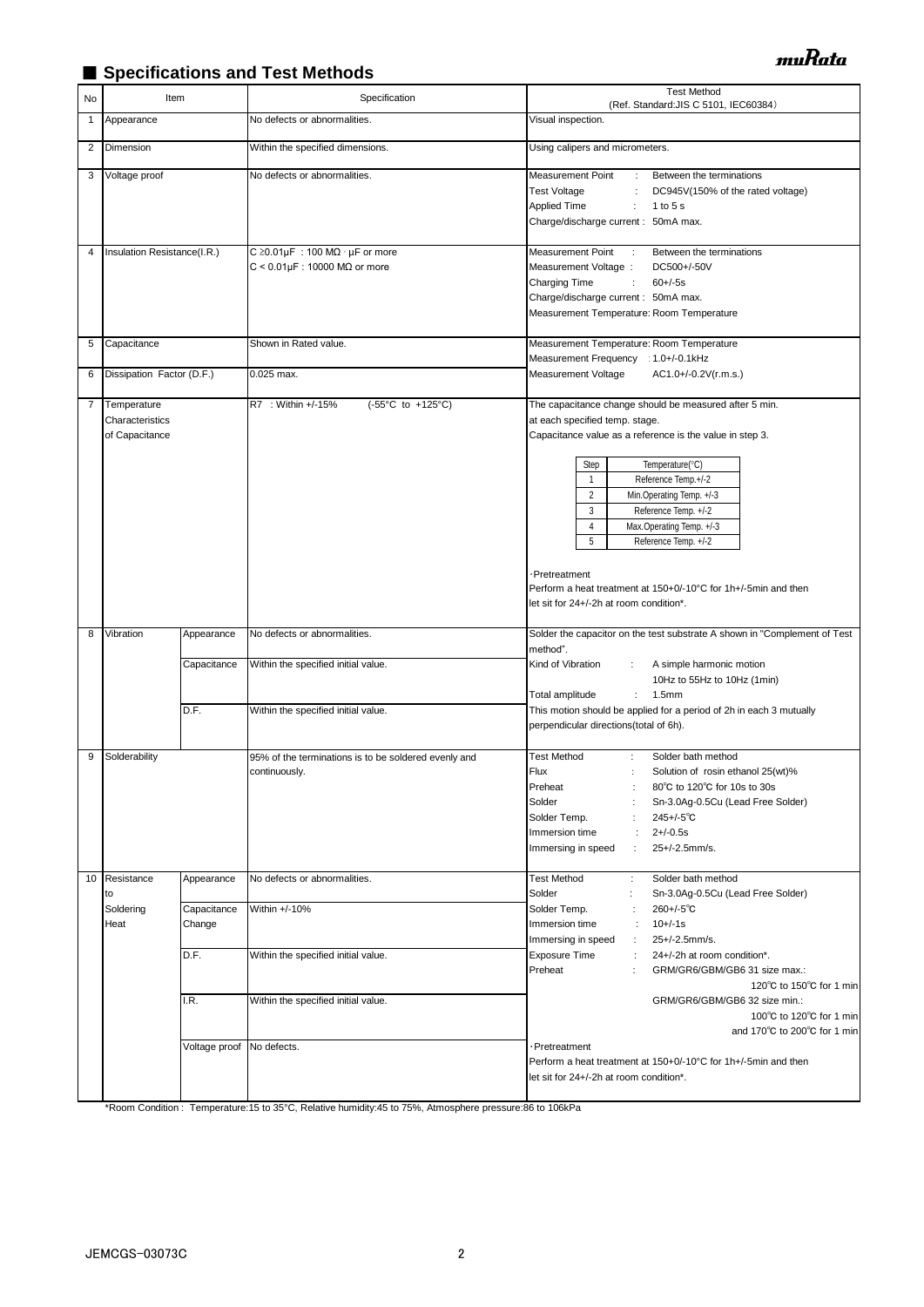| No | Item                                |                                        | Specification                                                                              | <b>Test Method</b><br>(Ref. Standard: JIS C 5101, IEC60384)                                                                                                                                                                       |  |
|----|-------------------------------------|----------------------------------------|--------------------------------------------------------------------------------------------|-----------------------------------------------------------------------------------------------------------------------------------------------------------------------------------------------------------------------------------|--|
| 11 | Adhesive Strength<br>of Termination |                                        | No removal of the terminations or other defect<br>should occur.                            | Solder the capacitor on the test substrate A shown in "Complement of Test<br>method".                                                                                                                                             |  |
|    |                                     |                                        |                                                                                            | 10N, 10+/-1s<br>Applied Direction : In parallel with the test substrate and vertical with the<br>capacitor side.                                                                                                                  |  |
| 12 | Substrate                           | Appearance                             | No defects or abnormalities.                                                               | Solder the capacitor on the test substrate B shown in "Complement of Test                                                                                                                                                         |  |
|    | Bending test                        |                                        |                                                                                            | method".<br>Then apply the force in the direction shown in "Test Method of Substrate                                                                                                                                              |  |
|    |                                     | Capacitance<br>Change                  | Within +/-12.5%                                                                            | Bending test" of "Complement of Test method".<br>Flexure<br>1 <sub>mm</sub>                                                                                                                                                       |  |
|    |                                     |                                        |                                                                                            | <b>Holding Time</b><br>$5 + (-1)$<br>$\ddot{\phantom{a}}$<br>Soldering Method<br>Reflow soldering<br>÷                                                                                                                            |  |
| 13 | Temperature                         | Appearance                             | No defects or abnormalities.                                                               | Fix the capacitor to the supporting Test substrate A (glass epoxy board)                                                                                                                                                          |  |
|    | Sudden Change                       |                                        |                                                                                            | shown in "Complement of Test method".<br>Perform the 5 cycles according to the four heat treatments                                                                                                                               |  |
|    |                                     | Capacitance                            | Within +/-7.5%                                                                             | shown in the following table.                                                                                                                                                                                                     |  |
|    |                                     | Change                                 |                                                                                            | Time<br><b>Step</b><br>Temp. $(^{\circ}C)$<br>(min)                                                                                                                                                                               |  |
|    |                                     |                                        |                                                                                            | 1<br>Min.Operating Temp.+0/-3<br>$30+/-3$                                                                                                                                                                                         |  |
|    |                                     | D.F.                                   | Within the specified initial value.                                                        | $\overline{2}$<br>Room Temp<br>$2$ to $3$                                                                                                                                                                                         |  |
|    |                                     |                                        |                                                                                            | 3<br>$30+/-3$<br>Max.Operating Temp.+3/-0<br>$\overline{4}$<br>$2$ to $3$<br>Room Temp                                                                                                                                            |  |
|    |                                     | I.R.                                   | Within the specified initial value.                                                        | <b>Exposure Time</b><br>24+/-2h at room condition*.                                                                                                                                                                               |  |
|    |                                     | Voltage proof No defects.              |                                                                                            | ·Pretreatment                                                                                                                                                                                                                     |  |
|    |                                     |                                        |                                                                                            | Perform a heat treatment at 150+0/-10°C for 1h+/-5min and then<br>let sit for 24+/-2h at room condition*.                                                                                                                         |  |
| 14 | High<br>Temperature                 | Appearance                             | No defects or abnormalities.                                                               | Fix the capacitor to the supporting Test substrate A (glass epoxy board)<br>shown in "Complement of Test method".                                                                                                                 |  |
|    | <b>High Humidity</b><br>(Steady)    | Capacitance<br>Change                  | Within +/-15%                                                                              | <b>Test Temperature</b><br>÷<br>$40 + (-2)$ °C<br><b>Test Humidity</b><br>90% to 95%RH<br><b>Test Time</b>                                                                                                                        |  |
|    |                                     | D.F.                                   | $0.05$ max.                                                                                | 500+24/-0h<br>÷<br><b>Applied Voltage</b><br>DC630V(DC Rated Voltage)<br><b>Exposure Time</b><br>÷<br>24+/-2h at room condition*.                                                                                                 |  |
|    |                                     | I.R.                                   | C $\geq$ 0.01µF : 10 M $\Omega \cdot \mu$ F or more                                        |                                                                                                                                                                                                                                   |  |
|    |                                     |                                        | $C < 0.01 \mu F$ : 1000 M $\Omega$ or more                                                 | -Pretreatment<br>Apply test voltage for 1h+/-5min at test temperature.                                                                                                                                                            |  |
|    |                                     | Voltage proof No defects.              |                                                                                            | Remove and let sit for 24+/-2h at room condition*.                                                                                                                                                                                |  |
|    | 15 Durability                       | Appearance                             | No defects or abnormalities.                                                               | Fix the capacitor to the supporting Test substrate A (glass epoxy board)<br>shown in "Complement of Test method".<br><b>Test Temperature</b><br>$\sim 10^{-1}$<br>Max. Operating Temp. +/-3°C                                     |  |
|    |                                     | Capacitance<br>Within +/-15%<br>Change |                                                                                            | <b>Test Time</b><br>: 1000+48/-0h<br>Applied Voltage<br>$\mathcal{I}^{\mathcal{I}}$ .<br>DC756V(120% of the rated voltage)<br>Charge/discharge current: 50mA max.<br><b>Exposure Time</b><br>$1 -$<br>24+/-2h at room condition*. |  |
|    |                                     | D.F.                                   | $0.05$ max.                                                                                |                                                                                                                                                                                                                                   |  |
|    |                                     |                                        |                                                                                            | ·Pretreatment<br>Apply test voltage for 1h+/-5min at test temperature.                                                                                                                                                            |  |
|    |                                     | I.R.                                   | C $\geq$ 0.01µF : 10 M $\Omega$ · µF or more<br>$C < 0.01 \mu F$ : 1000 M $\Omega$ or more | Remove and let sit for 24+/-2h at room condition*.                                                                                                                                                                                |  |
|    |                                     | Voltage proof No defects.              |                                                                                            |                                                                                                                                                                                                                                   |  |

\*Room Condition : Temperature:15 to 35°C, Relative humidity:45 to 75%, Atmosphere pressure:86 to 106kPa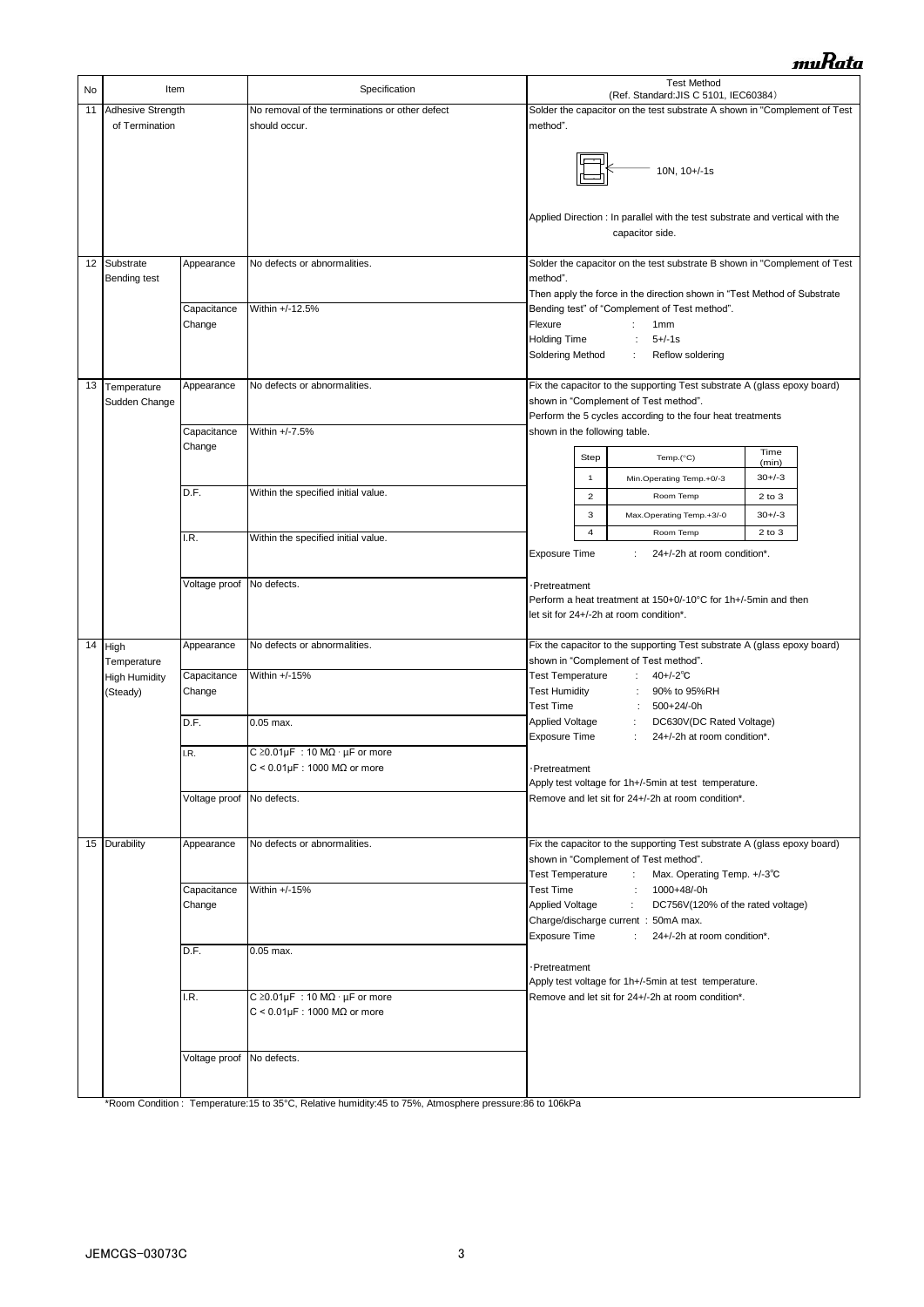#### Complement of Test Method

#### 1.Test substrate

The test substrate should be Substrate A or Substrate B as described in "Specifications and Test methods".

- The specimen should be soldered by the conditions as described below.
	- Soldering Method : Reflow soldering

Solder : Sn-3.0Ag-0.5Cu

(1) Test Substrate A

・Land Dimensions



・Material : Glass Epoxy Board ・Thickness : 1.6mm ・Thickness of copper foil : 0.035mm

|  | (1) Test Substrate B |  |
|--|----------------------|--|



| a<br>1.0<br>1.2 | b<br>3.0 | с<br>1.2 | d<br>1.0 |
|-----------------|----------|----------|----------|
|                 |          |          |          |
|                 |          |          |          |
|                 | 4.0      | 1.65     | 1.0      |
| 2.2             | 5.0      | 2.0      | 1.0      |
| 2.2             | 5.0      | 2.9      | 1.0      |
| 3.5             | 7.0      | 2.4      | 1.0      |
| 3.5             | 7.0      | 37       | 1.0      |
| 4.5             | 8.0      | 3.2      | 1.0      |
| 4.5             | 8.0      | 5.6      | 1.0      |
|                 |          |          |          |

Type Dimension (mm)<br>a b

GRM/GR6/GBM/GB6 42 3.5 7.0 2.4<br>GRM/GR6/GBM/GB6 43 3.5 7.0 3.7 GRM/GR6/GBM/GB6 43 3.5 7.0 3.7 GRM/GR6/GBM/GB6 52 4.5 8.0

GRM/GR6/GBM/GB6 18 1.0 3.0<br>GRM/GR6/GBM/GB6 21 1.2 4.0 GRM/GR6/GBM/GB6 21 | 1.2 | 4.0 | 1.65 GRM/GR6/GBM/GB6 31 2.2 5.0 2.0<br>GRM/GR6/GRM/GB6 32 22 5.0 2.9

GRM/GR6/GRM/GR6 32

 $GR6/GRM/$ 

 $a$  b c



・Material : Glass Epoxy Board ・Thickness of copper foil : 0.035mm

#### 2. Test Method of Substrate Bending test

a) Support state (b) Test state (c)





a:+/-2 gap between support stand center and test stand **by the stand by the stand center** and test stand center

(unit : mm)

·Material of Test stand and pressure stick

 The material shoud be a metal where a remarkable transformation and the distortion are not caused even if it is pressurized. ·Pressurizing speed

The pressurizing speed is pressurized at the speed of about 1mm/s until the flexure reaches a regulated value.

Pressure stick F R5 L **Support** stand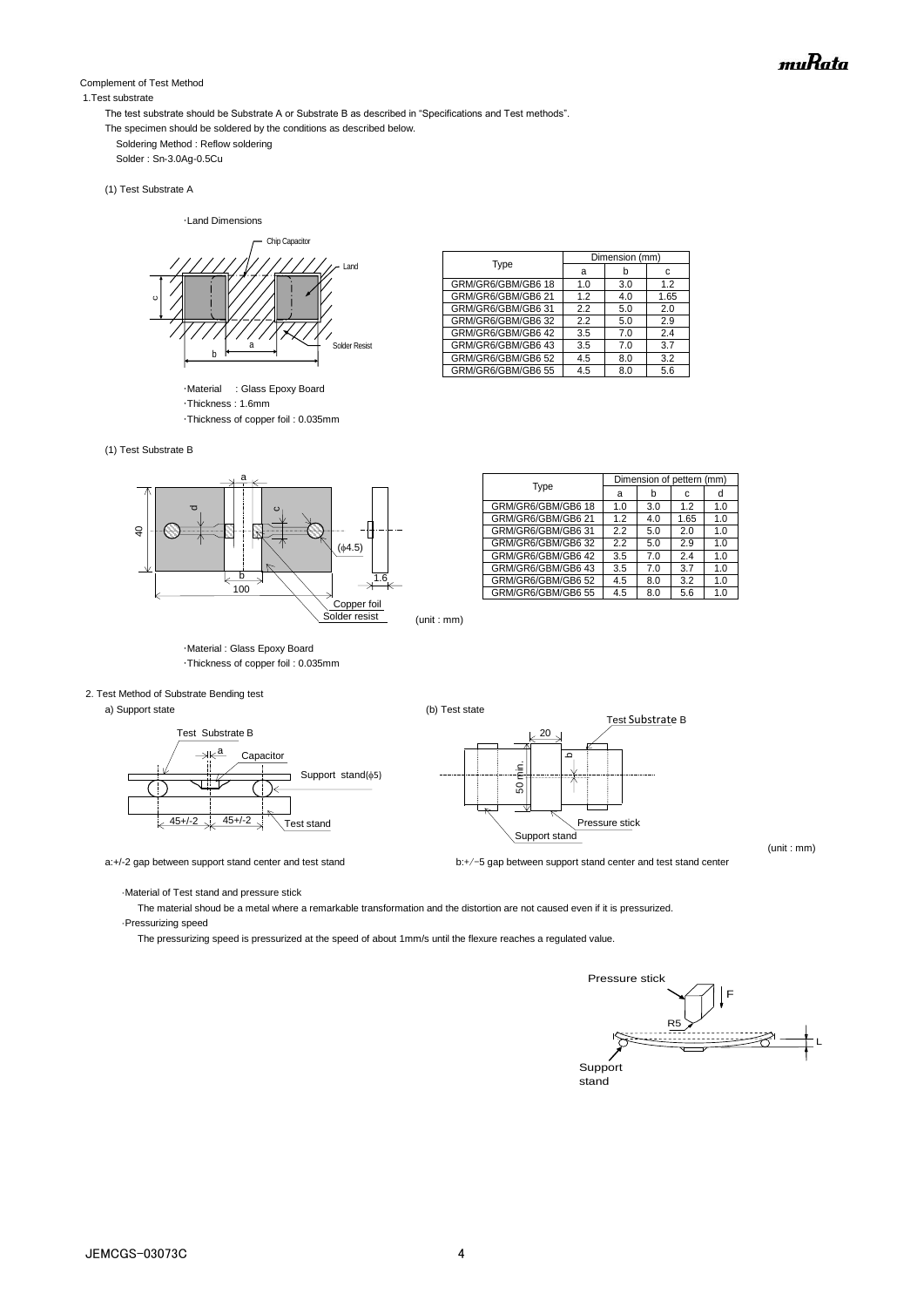**Package**

#### (1) Appearance of taping

(a) Paper Tape

Bottom Tape (Thickness: Around  $50 \mu m$ ) is attached below Base Tape with sprocket and put Top Tape (Thickness: Around  $50 \mu m$ ) on capacitor.

(b) Plastic Tape

Cover Tape (Thickness: Around 60μm) is put on capacitor on Base Tape (Blister carrier Tape).

(c) The sprocket holes are to the right as the Tape is pulled toward the user.

(2) Packed chips



#### (3) Dimensions of Tape

(a) Type A (Dimensions of chip : Apply to 1.6x0.8 , 2.0x1.25 , 3.2x1.6 , 3.2x2.5)



(Unit : mm)

| Dimensions of chip<br><b>ILxW1</b> | A*   | B*   |                                   |
|------------------------------------|------|------|-----------------------------------|
| $1.6 \times 0.8$                   | 1.05 | 1.85 |                                   |
| $2.0 \times 1.25$                  | 1.45 | 2.25 |                                   |
| $3.2\times1.6$                     | 2.0  | 3.6  |                                   |
| $3.2\times2.5$                     | 2.9  | 3.6  | *Dimensions of A.B: Nominal value |

(b) Type B (Dimensions of chip : Apply to 4.5x2.0)

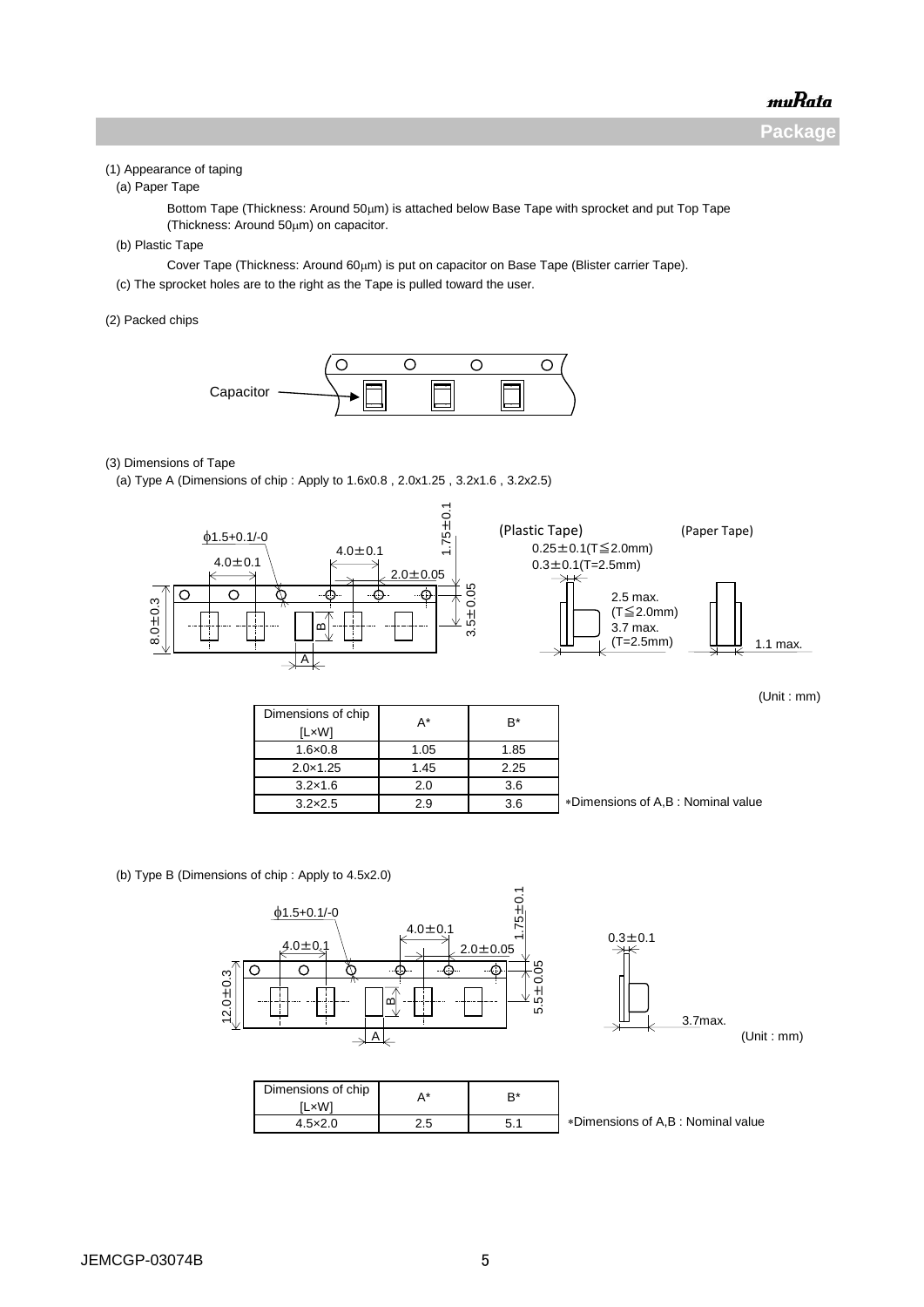**Package**

(c) Type C (Dimensions of chip : Apply to 4.5x3.2 to 5.7x5.0)



(5) Part of the leader and part of the empty tape shall be attached to the end of the tape as follows.



(Unit : mm)

(6) The top tape or cover tape and base tape are not attached at the end of the tape for a minimum of 5 pitches.

- (7) Missing capacitors number within 0.1% of the number per reel or 1pc, whichever is greater, and not continuous.
- (8) The top tape or cover tape and bottom tape shall not protrude beyond the edges of the tape and shall not cover sprocket holes.
- (9) Cumulative tolerance of sprocket holes, 10 pitches : ±0.3mm.

(10) Peeling off force : 0.1 to 0.6N in the direction shown on the follows.

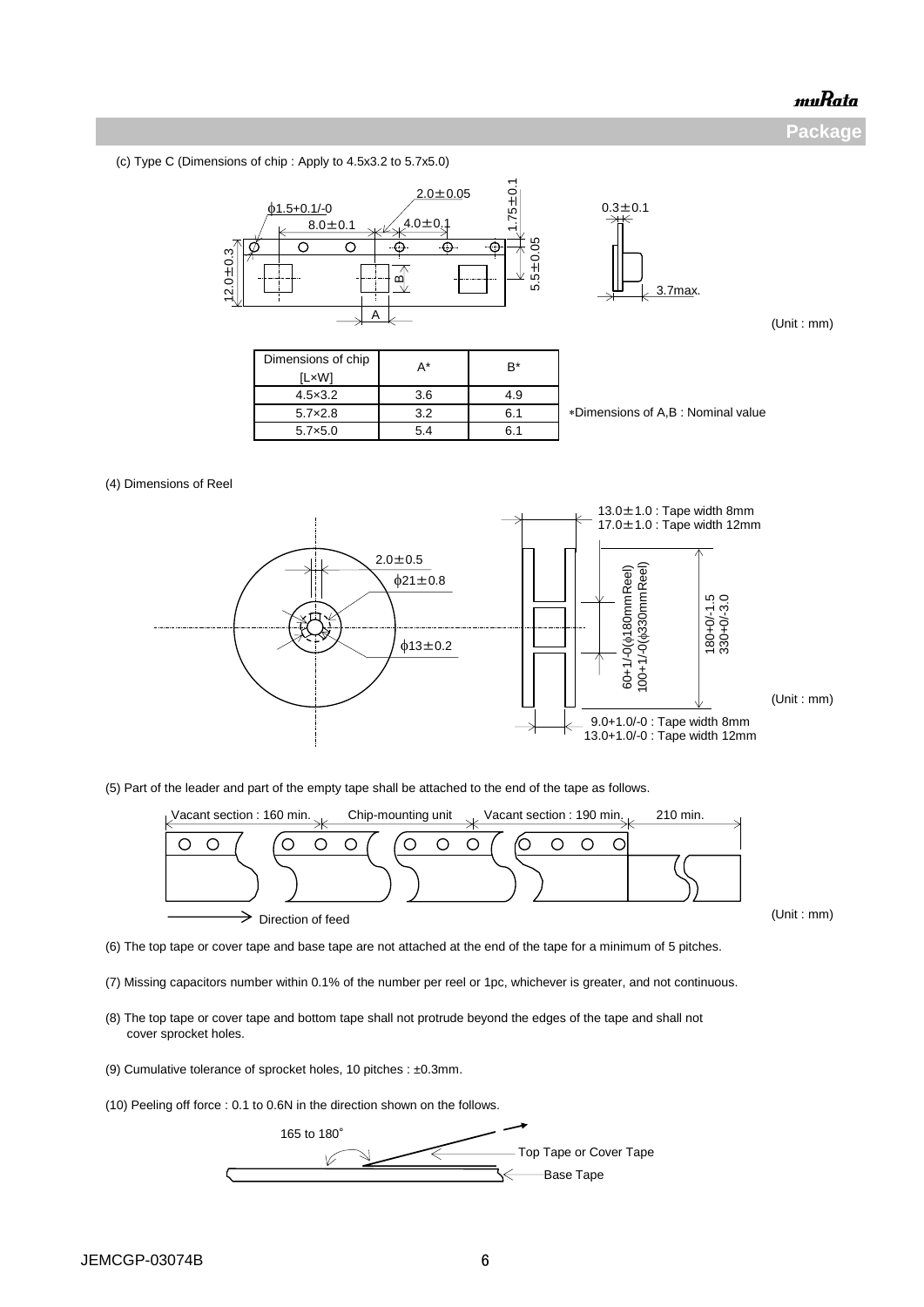#### ■Limitation of Applications

Please contact us before using our products for the applications listed below which require especially high reliability for the prevention of defects which might directly cause damage to the third party's life, body or property.

Aircraft equipment ②Aerospace equipment ③Undersea equipment ④Power plant control equipment Medical equipment ⑥Transportation equipment(vehicles,trains,ships,etc.) ⑦Traffic signal equipment Disaster prevention / crime prevention equipment ⑨Data-processing equipment ⑩Application of similar complexity and/or reliability requirements to the applications listed in the above.

#### ■Storage and Operation condition

- 1. The performance of chip multilayer ceramic capacitors (henceforth just "capacitors") may be affected by the storage conditions. Please use them promptly after delivery.
- 1-1. Maintain appropriate storage for the capacitors using the following conditions: Room Temperature of +5℃ to +40℃ and a Relative Humidity of 20% to 70%.

 High temperature and humidity conditions and/or prolonged storage may cause deterioration of the packaging materials. If more than six months have elapsed since delivery, check packaging, mounting, etc. before use. In addition, this may cause oxidation of the electrodes. If more than one year has elapsed since delivery, also check the solderability before use.

- 1-2. Corrosive gas can react with the termination (external) electrodes or lead wires of capacitors, and result in poor solderability. Do not store the capacitors in an atmosphere consisting of corrosive gas (e.g.,hydrogen sulfide, sulfur dioxide, chlorine, ammonia gas etc.).
- 1-3. Due to moisture condensation caused by rapid humidity changes, or the photochemical change caused by direct sunlight on the terminal electrodes and/or the resin/epoxy coatings, the solderability and electrical performance may deteriorate. Do not store capacitors under direct sunlight or in high huimidity conditions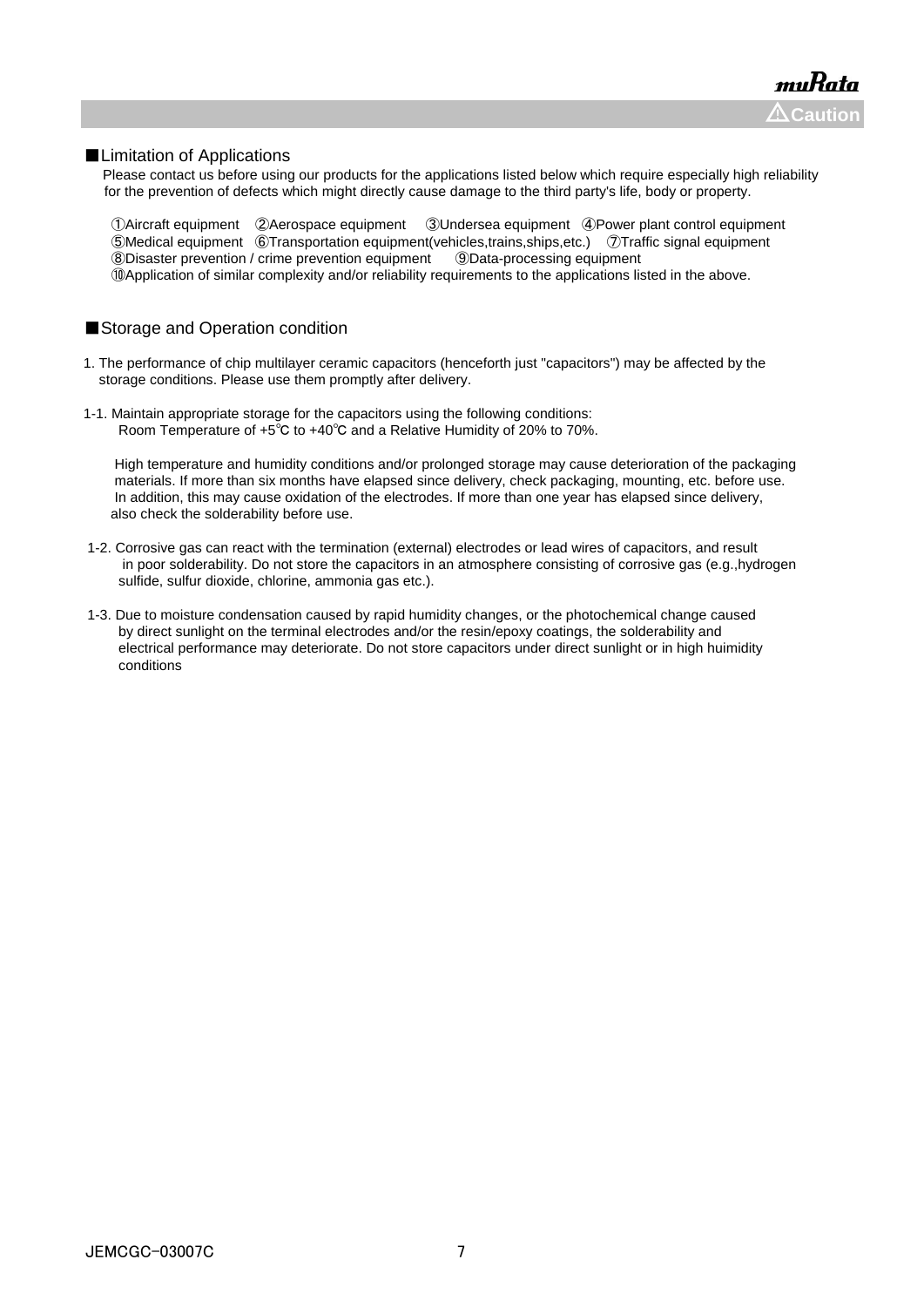### ■Rating

#### **1.Temperature Dependent Characteristics**

- 1. The electrical characteristics of the capacitor can change with temperature.
- 1-1. For capacitors having larger temperature dependency, the capacitance may change with temperature changes. The following actions are recommended in order to ensure suitable capacitance values.
	- (1) Select a suitable capacitance for the operating temperature range.
- (2) The capacitance may change within the rated temperature. When you use a high dielectric constant type capacitor in a circuit that needs a tight (narrow) capacitance
	- tolerance (e.g., a time-constant circuit), please carefully consider the temperature characteristics, and carefully confirm the various characteristics in actual use conditions and the actual system.

#### **2.Measurement of Capacitance**

1. Measure capacitance with the voltage and frequency specified in the product specifications.

- 1-1. The output voltage of the measuring equipment may decrease occasionally when capacitance is high. Please confirm whether a prescribed measured voltage is impressed to the capacitor.
- 1-2. The capacitance values of high dielectric constant type capacitors change depending on the AC voltage applied. Please consider the AC voltage characteristics when selecting a capacitor to be used in a AC circuit.

#### **3.Applied Voltage**

1. Do not apply a voltage to the capacitor that exceeds the rated voltage as called out in the specifications.

- 1-1. Applied voltage between the terminals of a capacitor shall be less than or equal to the rated voltage.
- (1) When AC voltage is superimposed on DC voltage, the zero-to-peak voltage shall not exceed the rated DC voltage. When AC voltage or pulse voltage is applied, the peak-to-peak voltage shall not exceed the rated DC voltage.
- (2) Abnormal voltages (surge voltage, static electricity, pulse voltage, etc.) shall not exceed the rated DC voltage.



1-2. Influence of over voltage

 Over voltage that is applied to the capacitor may result in an electrical short circuit caused by the breakdown of the internal dielectric layers .

The time duration until breakdown depends on the applied voltage and the ambient temperature.

2. Use a safety standard certified capacitor in a power supply input circuit (AC filter), as it is also necessary to consider the withstand voltage and impulse withstand voltage defined for each device.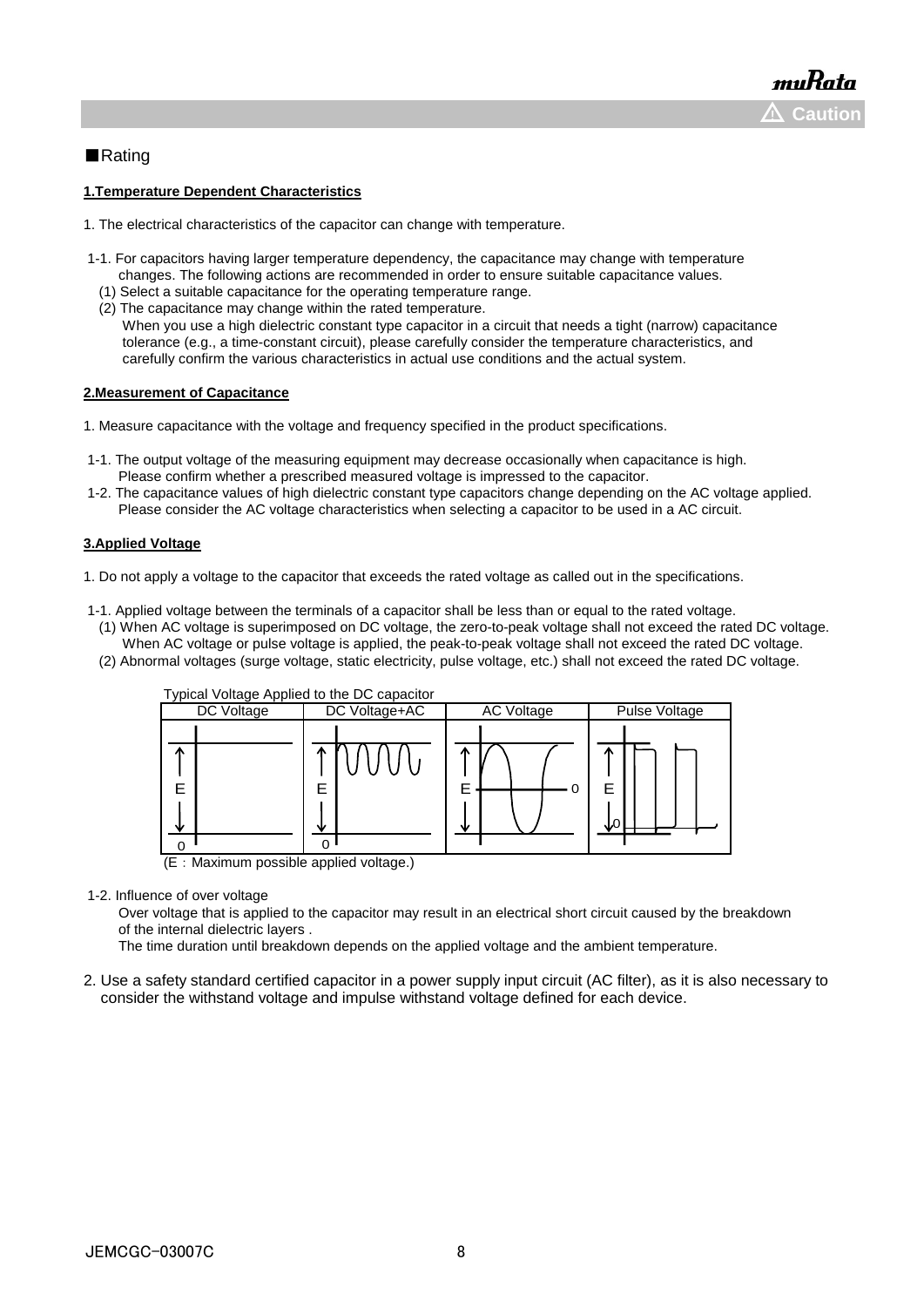#### **4.Type of Applied Voltage and Self-heating Temperature**

1.Confirm the operating conditions to make sure that no large current is flowing into the capacitor due to the continuous application of an AC voltage or pulse voltage.

 When a DC rated voltage product is used in an AC voltage circuit or a pulse voltage circuit, the AC current or pulse current will flow into the capacitor; therefore check the self-heating condition.

 Please confirm the surface temperature of the capacitor so that the temperature remains within the upper limits of the operating temperature, including the rise in temperature due to self-heating. When the capacitor is used with a high-frequency voltage or pulse voltage, heat may be generated by dielectric loss.

<Applicable to Temperature Characteristic X7R(R7), X7T(D7)>

 1-1. The load should be contained so that the self-heating of the capacitor body remains below 20°C, when measuring at an ambient temperature of 25°C. In addition, use a K thermocouple of ø0.1mm with less heat capacity when measuring, and measure in a condition where there is no effect from the radiant heat of other components or air flow caused by convection. Excessive generation of heat may cause deterioration of the characteristics and reliability of the capacitor. (Absolutely do not perform measurements while the cooling fan is operating, as an accurate measurement may not be performed.)

#### **5. DC Voltage and AC Voltage Characteristic**

- 1. The capacitance value of a high dielectric constant type capacitor changes depending on the DC voltage applied. Please consider the DC voltage characteristics when a capacitor is selected for use in a DC circuit.
- 1-1. The capacitance of ceramic capacitors may change sharply depending on the applied voltage. (See figure) Please confirm the following in order to secure the capacitance.
- (1) Determine whether the capacitance change caused by the applied voltage is within the allowed range .
- (2) In the DC voltage characteristics, the rate of capacitance change becomes larger as voltageincreases, even if the applied voltage is below the rated voltage. When a high dielectric constant type capacitor is used in a circuit that requires a tight (narrow) capacitance tolerance (e.g., a time constant circuit), please carefully consider the voltage characteristics, and confirm the various characteristics in the actual operating conditions of the system.
- 2. The capacitance values of high dielectric constant type capacitors changes depending on the AC voltage applied. Please consider the AC voltage characteristics when selecting a capacitor to be used in an AC circuit.

#### **6. Capacitance Aging**

1. The high dielectric constant type capacitors have an Aging characteristic in which the capacitance value decreases with the passage of time.

 When you use a high dielectric constant type capacitors in a circuit that needs a tight (narrow) capacitance tolerance (e.g., a time-constant circuit), please carefully consider the characteristics of these capacitors, such as their aging, voltage, and temperature characteristics. In addition, check capacitors using your actual appliances at the intended environment and operating conditions.

#### **7.Vibration and Shock**

- 1. Please confirm the kind of vibration and/or shock, its condition, and any generation of resonance. Please mount the capacitor so as not to generate resonance, and do not allow any impact on the terminals.
- 2. Mechanical shock due to being dropped may cause damage or a crack in the dielectric material of the capacitor. Do not use a dropped capacitor because the quality and reliability may be deteriorated.
- 3. When printed circuit boards are piled up or handled, the corner of another printed circuit board should not be allowed to hit the capacitor in order to avoid a crack or other damage to the capacitor.

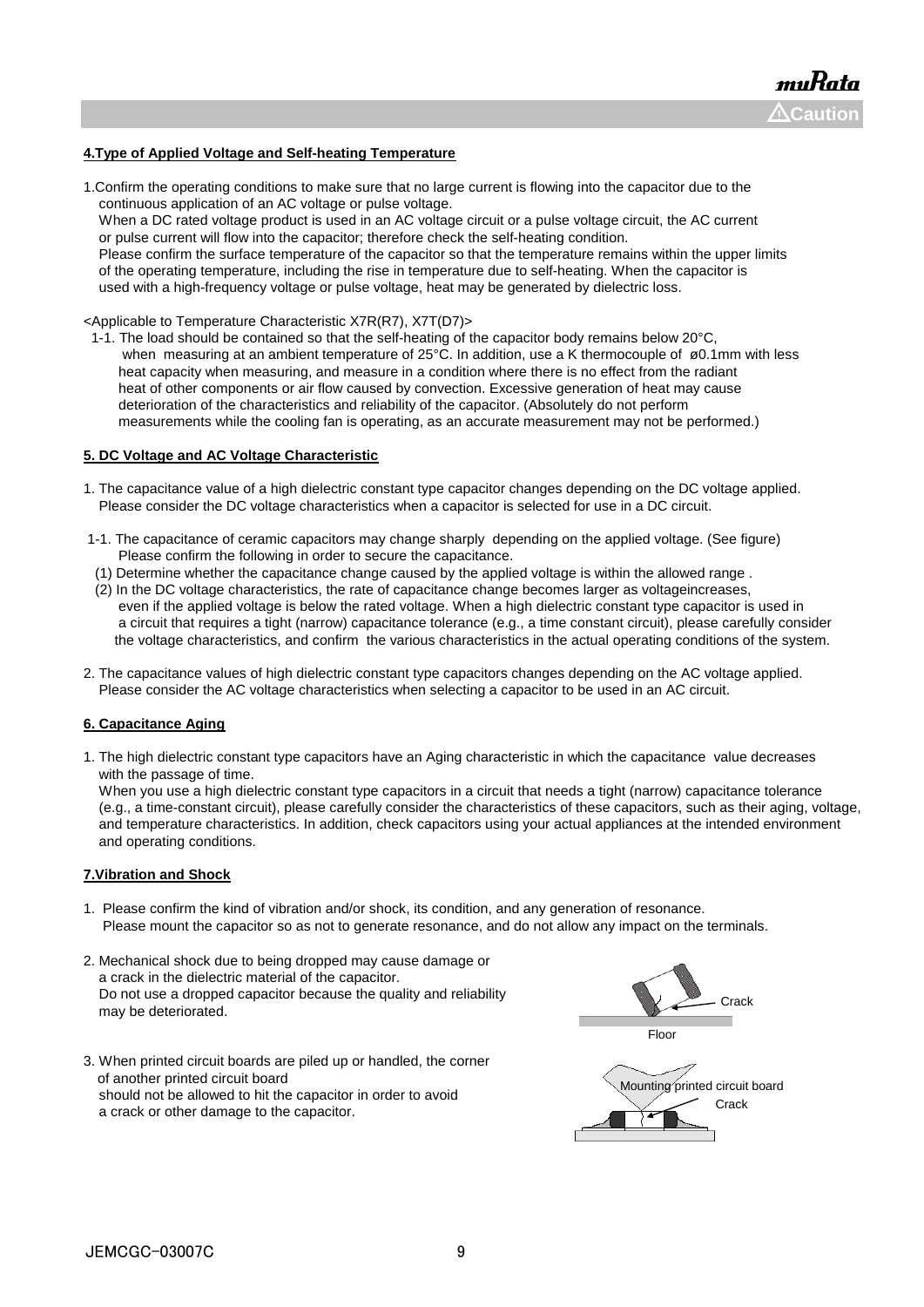## ■Soldering and Mounting

#### **1.Mounting Position**

- 1. Confirm the best mounting position and direction that minimizes the stress imposed on the capacitor during flexing or bending the printed circuit board.
- 1-1.Choose a mounting position that minimizes the stress imposed on the chip during flexing or bending of the board. [Component Direction]



Locate chip horizontal to the direction in which stress acts.

(Bad Example) (Good Example)

[Chip Mounting Close to Board Separation Point]

It is effective to implement the following measures, to reduce stress in separating the board.

It is best to implement all of the following three measures; however, implement as many measures as possible to reduce stress.

| <b>Contents of Measures</b>                                                                  | <b>Stress Level</b> |
|----------------------------------------------------------------------------------------------|---------------------|
| $(1)$ Turn the mounting direction of the component parallel to the board separation surface. | $A > D^*1$          |
| $(2)$ Add slits in the board separation part.                                                | A > B               |
| (3) Keep the mounting position of the component away from the board separation surface.      | A > C               |



\*1 A > D is valid when stress is added vertically to the perforation as with Hand Separation. If a Cutting Disc is used, stress will be diagonal to the PCB, therefore  $A > D$  is invalid.

#### [Mounting Capacitors Near Screw Holes]

When a capacitor is mounted near a screw hole, it may be affected by the board deflection that occurs during the tightening of the screw. Mount the capacitor in a position as far away from the screw holes as possible.



#### **2.Information before Mounting**

- 1. Do not re-use capacitors that were removed from the equipment.
- 2. Confirm capacitance characteristics under actual applied voltage.
- 3. Confirm the mechanical stress under actual process and equipment use.
- 4. Confirm the rated capacitance, rated voltage and other electrical characteristics before assembly.
- 5. Prior to use, confirm the solderability of capacitors that were in long-term storage.
- 6. Prior to measuring capacitance, carry out a heat treatment for capacitors that were in long-term storage.
- 7.The use of Sn-Zn based solder will deteriorate the reliability of the MLCC. Please contact our sales representative or product engineers on the use of Sn-Zn based solder in advance.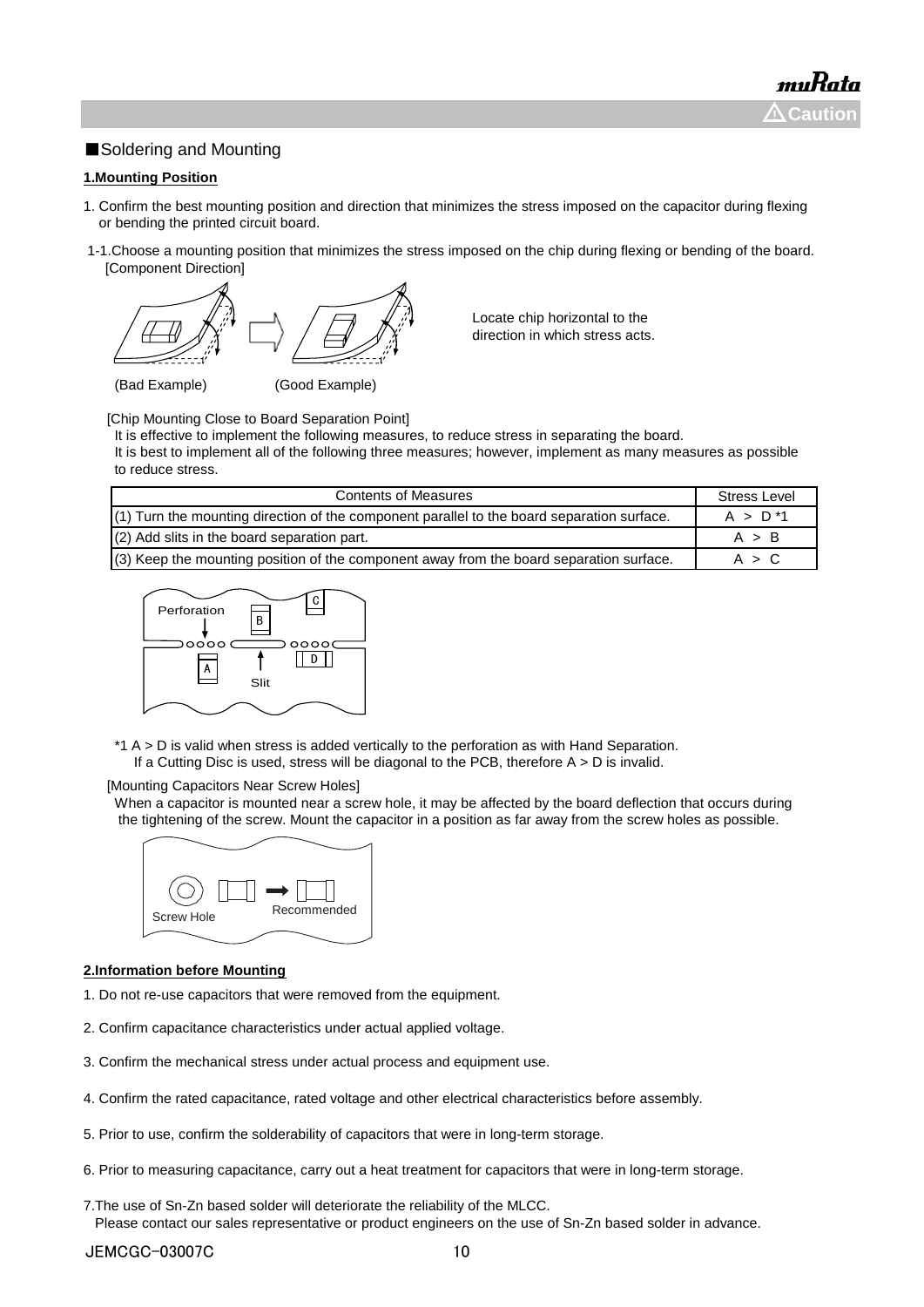#### **3.Maintenance of the Mounting (pick and place) Machine**

- 1. Make sure that the following excessive forces are not applied to the capacitors. Check the mounting in the actual device under actual use conditions ahead of time.
- 1-1. In mounting the capacitors on the printed circuit board, any bending force against them shall be kept to a minimum to prevent them from any damage or cracking. Please take into account the following precautions and recommendations for use in your process.
- (1) Adjust the lowest position of the pickup nozzle so as not to bend the printed circuit board.



2.Dirt particles and dust accumulated in the suction nozzle and suction mechanism prevent the nozzle from moving smoothly. This creates excessive force on the capacitor during mounting, causing cracked chips. causing cracked chips. Also, the locating claw, when worn out, imposes uneven forces on the chip when positioning, causing cracked chips. The suction nozzle and the locating claw must be maintained, checked and replaced periodically.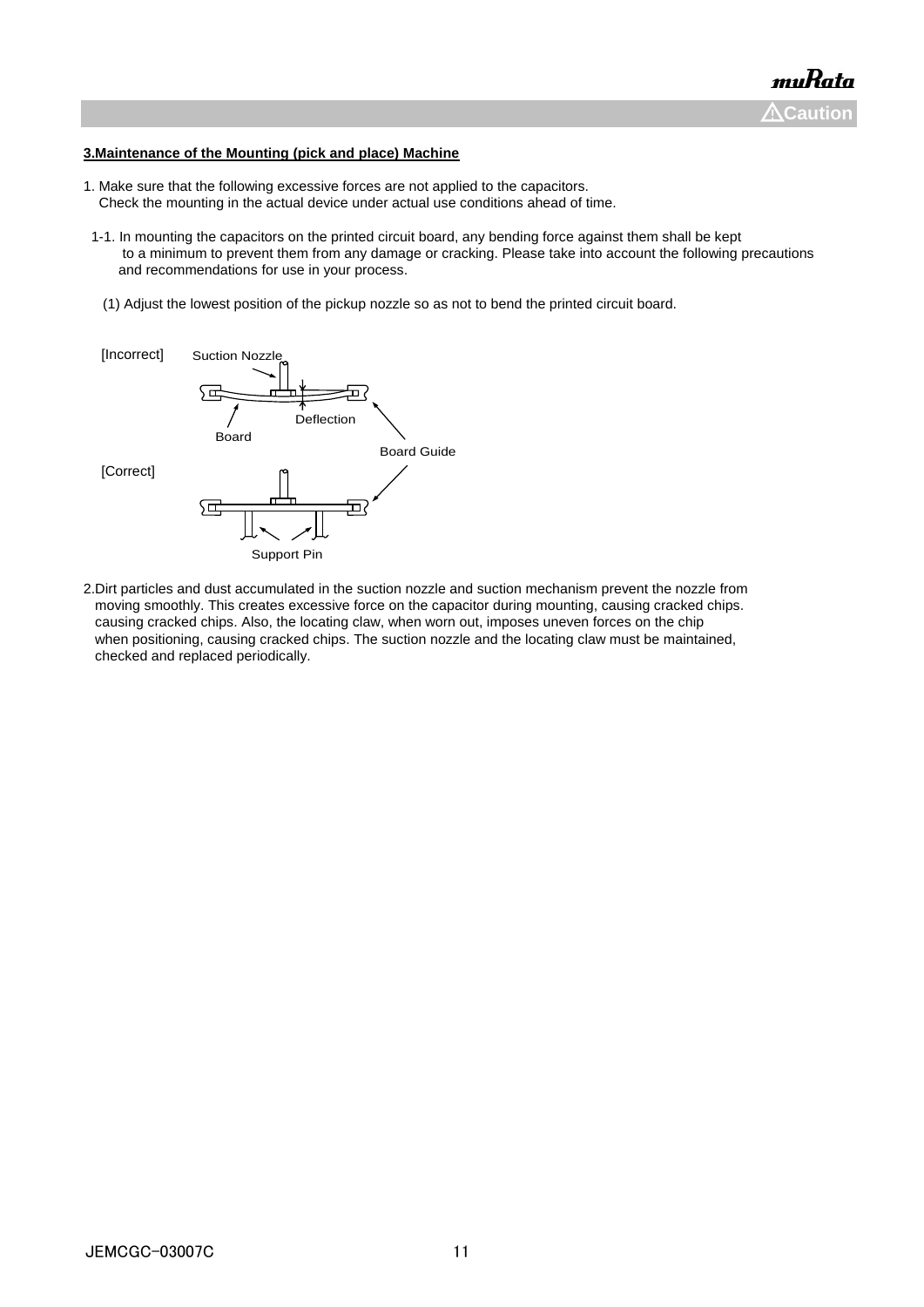#### **4-1.Reflow Soldering**

- 1. When sudden heat is applied to the components, the **[Standard Conditions for Reflow Soldering]**  mechanical strength of the components will decrease because a sudden temperature change causes deformation inside the components. In order to prevent mechanical damage to the components, preheating is required for both the components and the PCB. Preheating conditions are shown in table 1. It is required to keep the temperature differential between the solder and the components surface (ΔT) as small as possible.
- 2. When components are immersed in solvent after mounting, be sure to maintain the temperature difference (ΔT) between the component and the solvent within the range shown in the table 1.

Table 1

| ravie i |                          |                                    |
|---------|--------------------------|------------------------------------|
| Series  | Chip Dimension(L/W) Code | Temperature<br><b>Differential</b> |
| GOO     | 18/21/31                 | $\Delta T \leq 190^{\circ}C$       |
| GOO     | 32/42/43/52/55           | $\Delta T \leq 130^{\circ}C$       |



[Allowable Reflow Soldering Temperature and Time]



 In the case of repeated soldering, the accumulated soldering time must be within the range shown above.

| <b>Recommended Conditions</b> |              |                         |  |
|-------------------------------|--------------|-------------------------|--|
|                               | Pb-Sn Solder | Lead Free Solder        |  |
| Peak Temperature              | 230 to 250°C | 240 to 260 $^{\circ}$ C |  |
| Atmosphere                    | Air          | Air or $N_2$            |  |

Pb-Sn Solder : Sn-37Pb

Lead Free Solder : Sn-3.0Ag-0.5Cu

- 3. When a capacitor is mounted at a temperature lower than the peak reflow temperature recommended by the solder manufacturer, the following quality problems can occur. Consider factors such as the placement of peripheral components and the reflow temperature setting to prevent the capacitor's reflow temperature from dropping below the peak temperature specified. Be sure to evaluate the mounting situation beforehand and verify that none of the following problems occur.
	- ・Drop in solder wettability
	- ・Solder voids
- ・Possible occurrence of whiskering
- ・Drop in bonding strength
- ・Drop in self-alignment properties
- ・Possible occurrence of tombstones and/or shifting on the land patterns of the circuit board
- 4. Optimum Solder Amount for Reflow Soldering
- 4-1. Overly thick application of solder paste results in a excessive solder fillet height. This makes the chip more susceptible to mechanical and thermal stress on the board and may cause the chips to crack.
- 4-2. Too little solder paste results in a lack of adhesive strength on the termination, which may result in chips breaking loose from the PCB.
- 4-3. Please confirm that solder has been applied smoothly to the termination.

Inverting the PCB

Make sure not to impose any abnormal mechanical shocks to the PCB.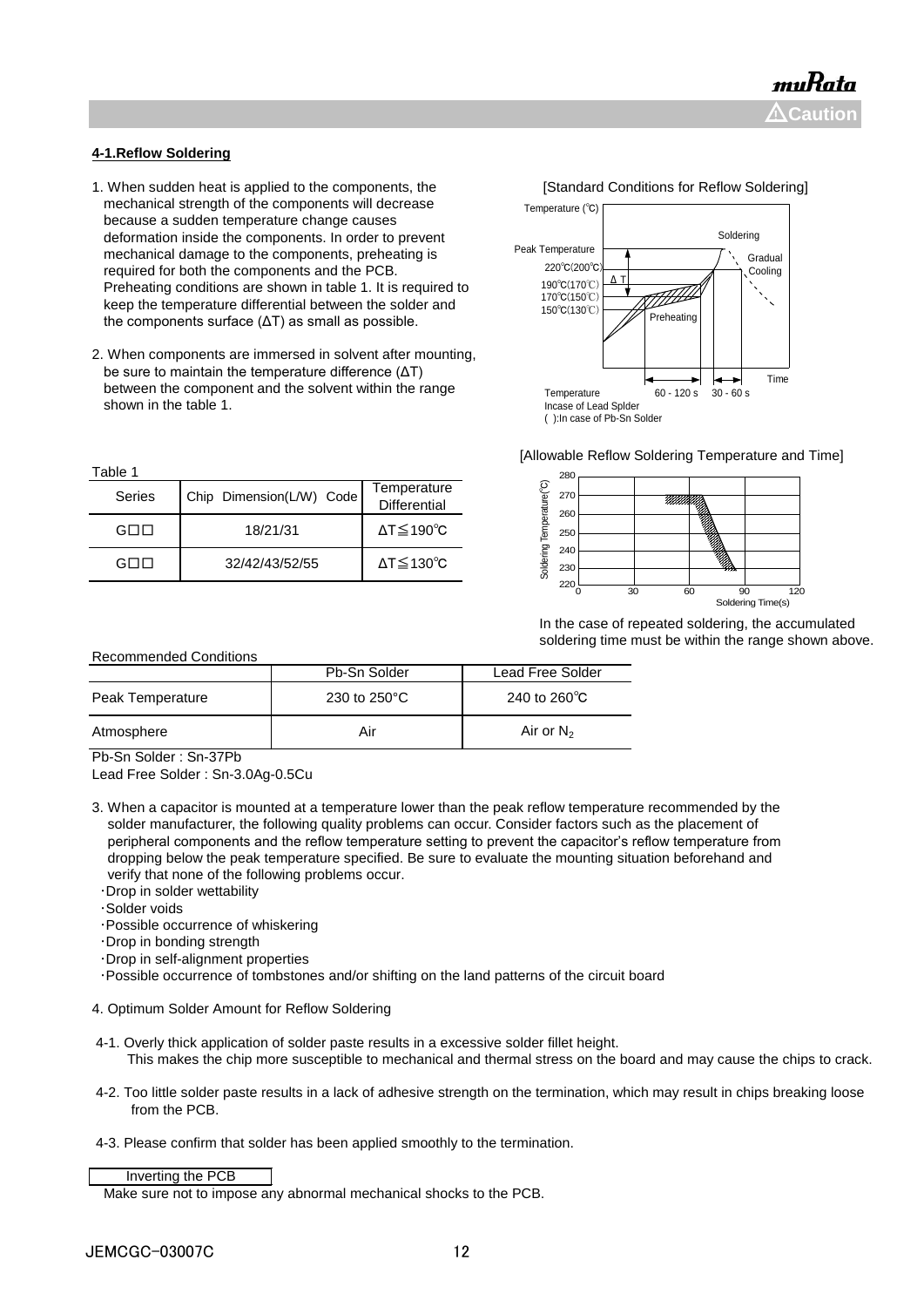#### **4-2.Flow Soldering**

1. Do not apply flow soldering to chips not listed in Table 2. [Standard Conditions for Flow Soldering]

Table 2

| Laure 2 |                                                     |                              |
|---------|-----------------------------------------------------|------------------------------|
| Series  | Chip Dimension(L/W) Code   Temperature Differential |                              |
| апг     | 18/21/31                                            | $\Delta T \leq 150^{\circ}C$ |

- 2. When sudden heat is applied to the components, the mechanical strength of the components will decrease because a sudden temperature change causes deformation inside the components. In order to prevent mechanical damage to the components, preheating is required for both of the components and the PCB. Preheating conditions are shown in table 2. It is required to [Allowable Flow Soldering Temperature and Time] keep the temperature differential between the solder and the components surface (ΔT) as low as possible.
- 3. Excessively long soldering time or high soldering temperature can result in leaching of the terminations, causing poor adhesion or a reduction in capacitance value due to loss of contact between the inner electrodes and terminations.
- 4. When components are immersed in solvent after mounting, be sure to maintain the temperature differential (ΔT) between the component and solvent within the range shown in the table 2. **In the case of repeated soldering, the accumulated** shown in the table 2.

#### Recommended Conditions

| mperature(°C)       |    |           |                    |
|---------------------|----|-----------|--------------------|
| Soldering           |    | Soldering |                    |
| Peak<br>Temperature | ΔT |           | Gradual<br>Cooling |
| Preheating          |    |           |                    |

 $T_{\mathsf{P}}$ 

Temperature

Time

30-90 seconds 5 seconds max.

Preheati



soldering time must be within the range shown above.

|                                    | Pb-Sn Solder | <b>Lead Free Solder</b> |  |  |
|------------------------------------|--------------|-------------------------|--|--|
| <b>Preheating Peak Temperature</b> | 90 to 110°C  | 100 to 120 $\degree$ C  |  |  |
| Soldering Peak Temperature         | 240 to 250°C | 250 to 260 $\degree$ C  |  |  |
| Atmosphere                         | Air          | Air or N2               |  |  |
|                                    |              |                         |  |  |

Pb-Sn Solder : Sn-37Pb

Lead Free Solder : Sn-3.0Ag-0.5Cu

- 5. Optimum Solder Amount for Flow Soldering
- 5-1. The top of the solder fillet should be lower than the thickness of the components. If the solder amount is excessive, the risk of cracking is higher during board bending or any other stressful condition.

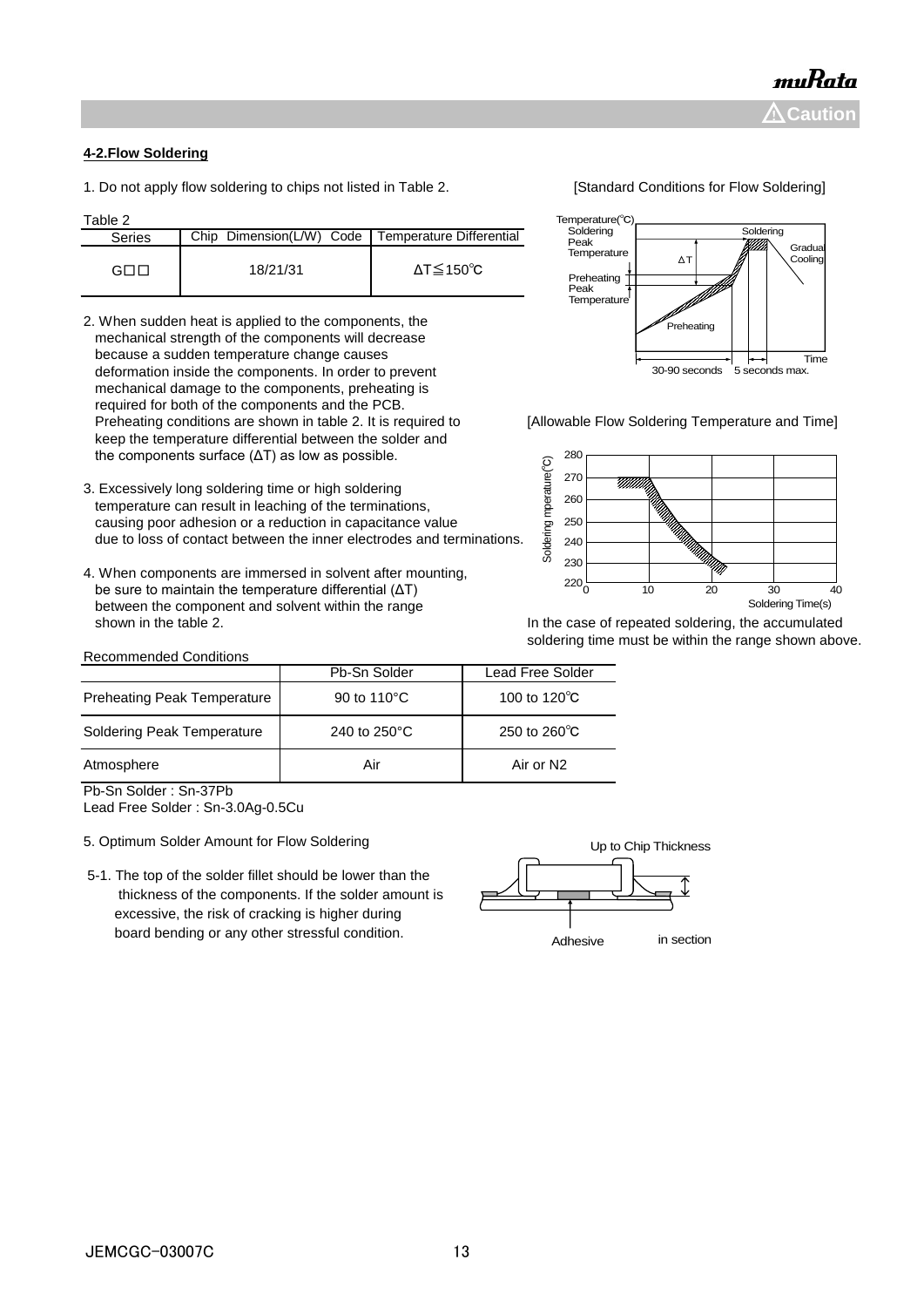#### **4-3.Correction of Soldered Portion**

When sudden heat is applied to the capacitor, distortion caused by the large temperature difference occurs internally, and can be the cause of cracks. Capacitors also tend to be affected by mechanical and thermal stress depending on the board preheating temperature or the soldering fillet shape, and can be the cause of cracks. Please refer to "1. PCB Design" or "3. Optimum solder amount" for the solder amount and the fillet shapes.

1. Correction with a Soldering Iron

- 1-1. In order to reduce damage to the capacitor, be sure to preheat the capacitor and the mounting board.
- Preheat to the temperature range shown in Table 3. A hot plate, hot air type preheater, etc. can be used for preheating. 1-2. After soldering, do not allow the component/PCB to cool down rapidly.
- 1-3. Perform the corrections with a soldering iron as quickly as possible. If the soldering iron is applied too long, there is a possibility of causing solder leaching on the terminal electrodes, which will cause deterioration of the adhesive strength and other problems.

| ٠. |  |
|----|--|
|----|--|

| <b>Series</b>       | <b>Chip</b><br>Dimension<br>(L/W)<br>Code | Temperature of<br>Soldering Iron Tip | Preheating<br>Temperature | Temperature<br>$Differential(\Delta T)$ | Atmosphere |
|---------------------|-------------------------------------------|--------------------------------------|---------------------------|-----------------------------------------|------------|
| $G \square \square$ | 18/21/31                                  | $350^{\circ}$ C max.                 | $150^{\circ}$ C min.      | $\Delta T \le 190^{\circ}C$             | Air        |
| $G \square \square$ | 32/42/43/52/55                            | $280^{\circ}$ C max.                 | $150^{\circ}$ C min.      | $\Delta T \leq 130^{\circ}C$            | Air        |

\*Applicable for both Pb-Sn and Lead Free Solder.

Pb-Sn Solder : Sn-37Pb

Lead Free Solder : Sn-3.0Ag-0.5Cu

\*Please manage Δ T in the temperature of soldering iron and the preheating temperature.

2. Correction with Spot Heater

 Compared to local heating with a soldering iron, hot air heating by a spot heater heats the overall component and board, therefore, it tends to lessen the thermal shock. In the case of a high density mounted board, a spot heater can also prevent concerns of the soldering iron making direct contact with the component.

- 2-1. If the distance from the hot air outlet of the spot heater to the component is too close, cracks may occur due to thermal shock. To prevent this problem, follow the conditions shown in Table 4.
- 2-2. In order to create an appropriate solder fillet shape, it is recommended that hot air be applied at the angle shown in Figure 1

|  | ⊶⊷ | -- |         |  |
|--|----|----|---------|--|
|  |    |    | Table 4 |  |

| Distance                                       | 5mm or more                     |                                   |
|------------------------------------------------|---------------------------------|-----------------------------------|
| Hot Air Application angle                      | 145° *Figure 1                  |                                   |
| Hot Air Temperature Nozzle Outlet   400°C max. |                                 |                                   |
|                                                | Less than 10 seconds            |                                   |
| Application Time                               | (3216M / 1206 size or smaller)  |                                   |
|                                                | Less than 30 seconds            |                                   |
|                                                | $(3225M / 1210$ size or larger) | (3216M, 3225M : Metric size code) |



- 3. Optimum solder amount when re-working with a soldering iron
- 3-1. If the solder amount is excessive, the risk of cracking is higher during board bending or any other stressful condition. Too little solder amount results in a lack of adhesive strength on the termination, which may result in chips breaking loose from the PCB.

Please confirm that solder has been applied smoothly is in section in section and rising to the end surface of the chip.

- 3-2. A soldering iron with a tip of ø3mm or smaller should be used. It is also necessary to keep the soldering iron from touching the components during the re-work.
- 3-3. Solder wire with ø0.5mm or smaller is required for soldering.

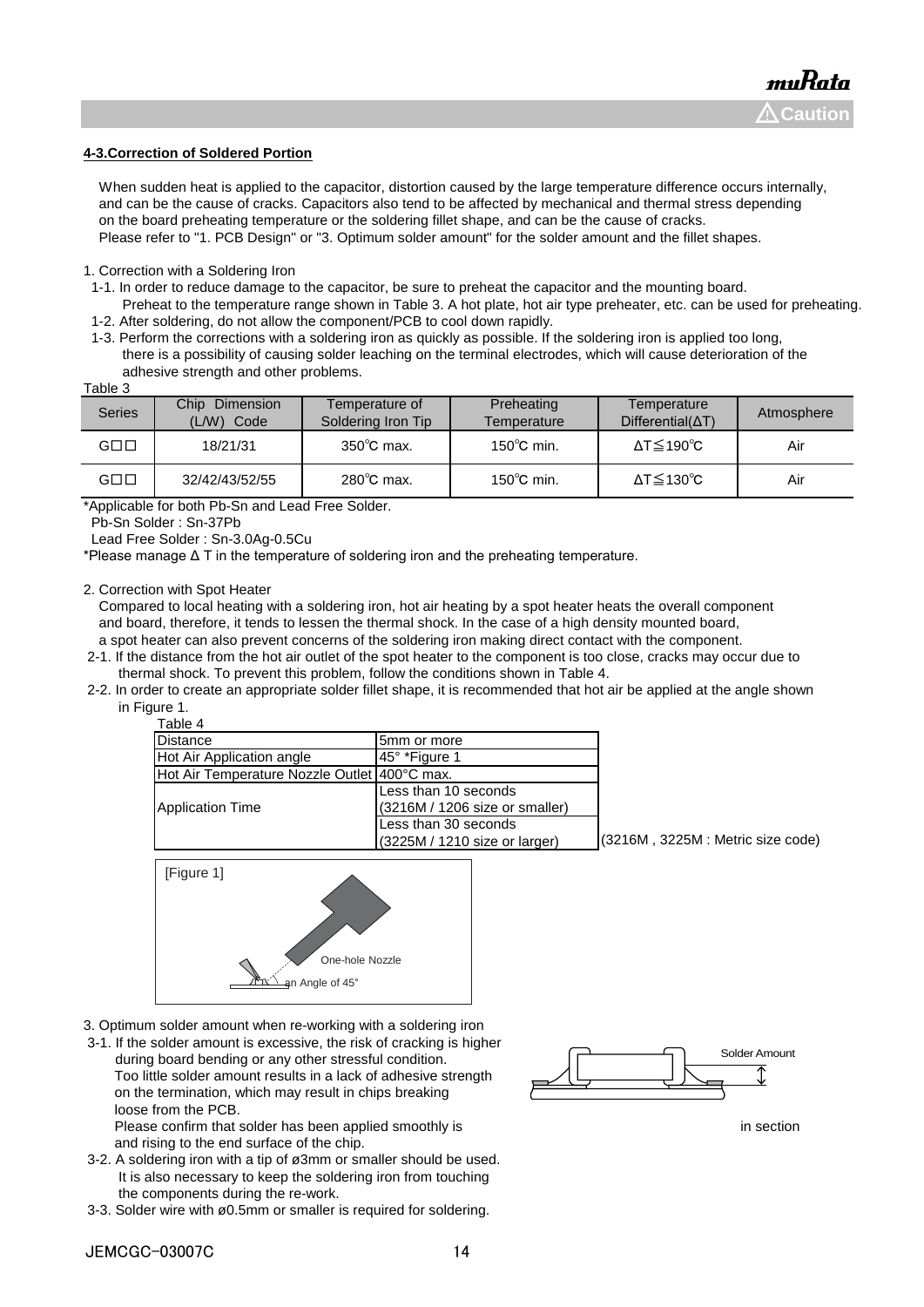#### **5.Washing**

 Excessive ultrasonic oscillation during cleaning can cause the PCBs to resonate, resulting in cracked chips or broken solder joints. Before starting your production process, test your cleaning equipment / process to insure it does not degrade the capacitors.

#### **6.Electrical Test on Printed Circuit Board**

- 1. Confirm position of the support pin or specific jig, when inspecting the electrical performance of a capacitor after mounting on the printed circuit board.
	- 1-1. Avoid bending the printed circuit board by the pressure of a test-probe, etc. The thrusting force of the test probe can flex the PCB, resulting in cracked chips or open solder joints. Provide support pins on the back side of the PCB to prevent warping or flexing. Install support pins as close to the test-probe as possible.
	- 1-2. Avoid vibration of the board by shock when a test -probe contacts a printed circuit board.



#### **7.Printed Circuit Board Cropping**

- 1. After mounting a capacitor on a printed circuit board, do not apply any stress to the capacitor that caused bending or twisting the board.
	- 1-1. In cropping the board, the stress as shown may cause the capacitor to crack. Cracked capacitors may cause deterioration of the insulation resistance, and result in a short. Avoid this type of stress to a capacitor.





- 2. Check the cropping method for the printed circuit board in advance.
	- 2-1. Printed circuit board cropping shall be carried out by using a jig or an apparatus (Disc separator, router type separator, etc.) to prevent the mechanical stress that can occur to the board.

| <b>Board Separation Method</b> | <b>Hand Separation</b>                                                                | (1) Board Separation Jig                                          | <b>Board Separation Apparatus</b>                                                                          |                          |
|--------------------------------|---------------------------------------------------------------------------------------|-------------------------------------------------------------------|------------------------------------------------------------------------------------------------------------|--------------------------|
|                                | Nipper Separation                                                                     |                                                                   | 2) Disc Separator                                                                                          | 3) Router Type Separator |
| Level of stress on board       | High                                                                                  | Medium                                                            | Medium                                                                                                     | Low                      |
| Recommended                    | ×                                                                                     | Δ*                                                                | Δ*                                                                                                         |                          |
| <b>Notes</b>                   | Hand and nipper<br>separation apply a high<br>level of stress.<br>Use another method. | Board handling<br>Board bending direction<br>Layout of capacitors | Board handling<br>Layout of slits<br>Design of V groove<br>Arrangement of blades<br>Controlling blade life | Board handling           |

<sup>\*</sup> When a board separation jig or disc separator is used, if the following precautions are not observed, a large board deflection stress will occur and the capacitors may crack. Use router type separator if at all possible.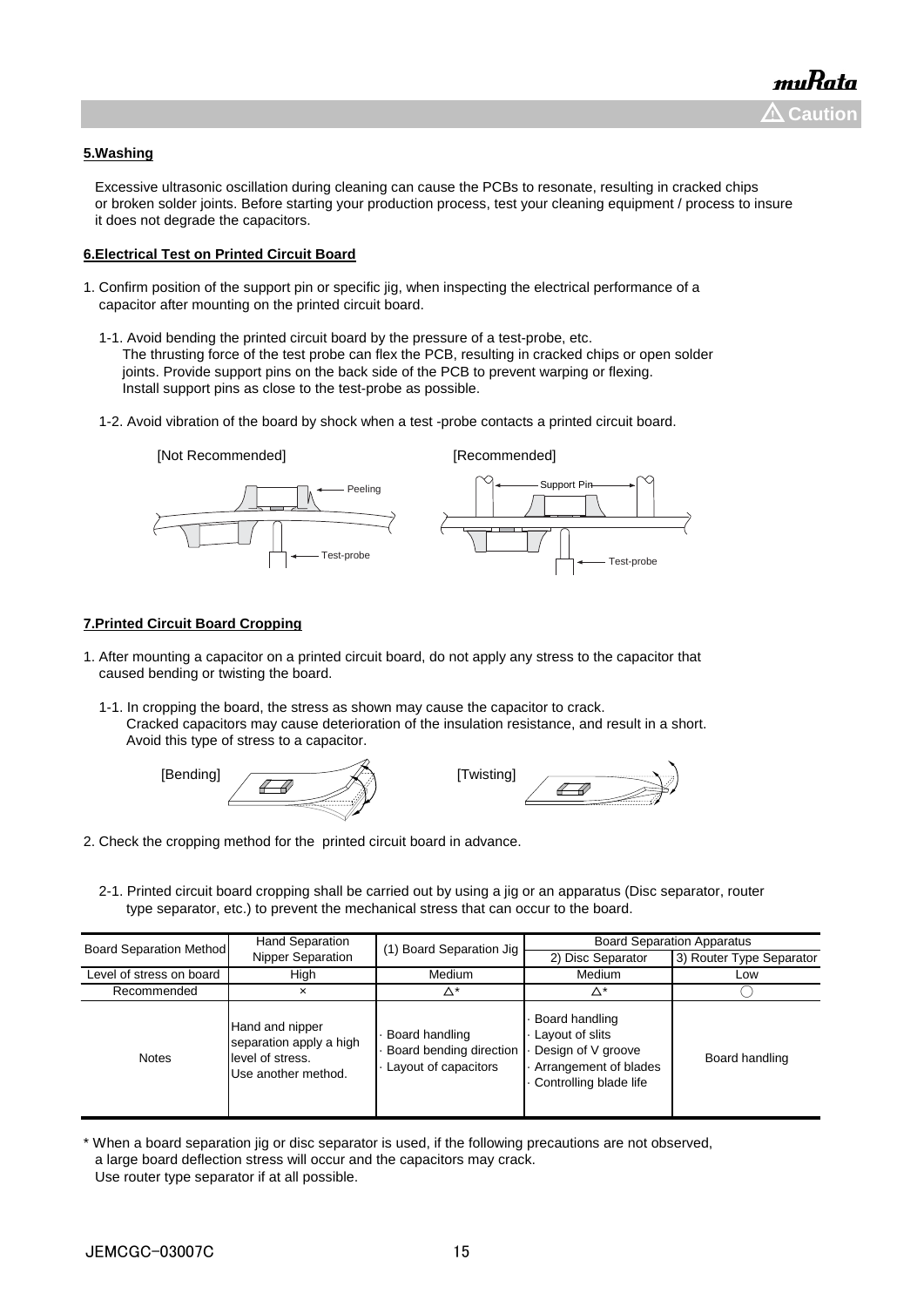#### (1) Example of a suitable jig

[In the case of Single-side Mounting]

An outline of the board separation jig is shown as follows.

 Recommended example: Stress on the component mounting position can be minimized by holding the portion close to the jig, and bend in the direction towards the side where the capacitors are mounted. Not recommended example: The risk of cracks occurring in the capacitors increases due to large stress being applied to the component mounting position, if the portion away from the jig is held and bent in the direction opposite the side where the capacitors are mounted.





[In the case of Double-sided Mounting]

 Since components are mounted on both sides of the board, the risk of cracks occurring can not be avoided with the above method. Therefore, implement the following measures to prevent stress from being applied to the components. (Measures)

- (1) Consider introducing a router type separator.
	- If it is difficult to introduce a router type separator, implement the following measures. (Refer to item 1. Mounting Position)
- (2) Mount the components parallel to the board separation surface.
- (3) When mounting components near the board separation point, add slits in the separation position near the component.
- (4) Keep the mounting position of the components away from the board separation point.

#### (2) Example of a Disc Separator

 An outline of a disc separator is shown as follows. As shown in the Principle of Operation, the top blade and bottom blade are aligned with the V-grooves on the printed circuit board to separate the board. In the following case, board deflection stress will be applied and cause cracks in the capacitors.

- (1) When the adjustment of the top and bottom blades are misaligned, such as deviating in the top-bottom, left-right or front-rear directions
- (2) The angle of the V groove is too low, depth of the V groove is too shallow, or the V groove is misaligned top-bottom

 IF V groove is too deep, it is possible to brake when you handle and carry it. Carefully design depth of the V groove with consideration about strength of material of the printed circuit board.



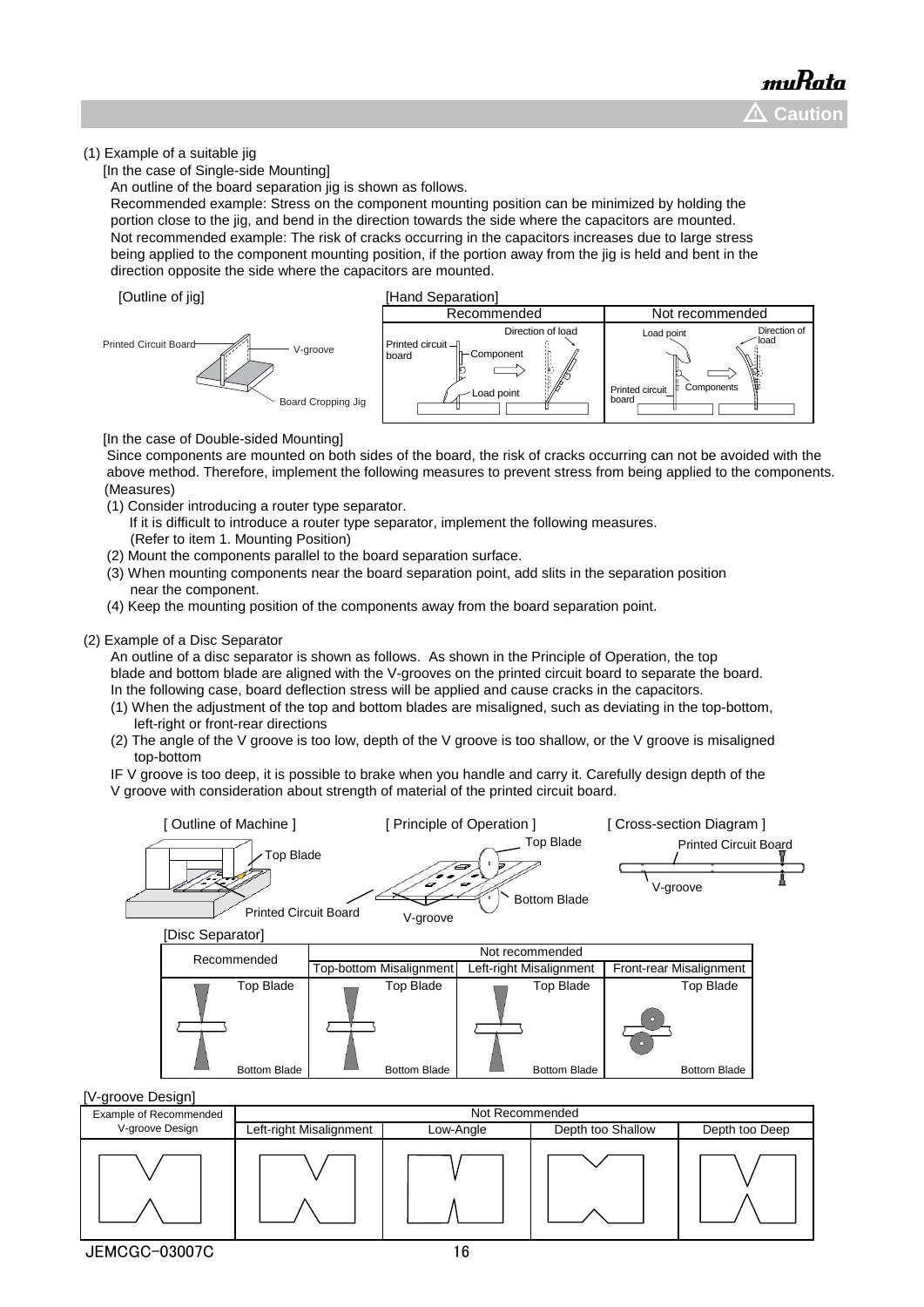muRata  $\Delta$ Caution

[ Outline Drawing ] Router

(3) Example of Router Type Separator

 The router type separator performs cutting by a router rotating at a high speed. Since the board does not bend in the cutting process, stress on the board can be suppressed during board separation. When attaching or removing boards to/from the router type separator, carefully handle the boards to prevent bending.

#### **8. Assembly**

1. Handling

If a board mounted with capacitors is held with one hand, the board may bend.

Firmly hold the edges of the board with both hands when handling.

If a board mounted with capacitors is dropped, cracks may occur in the capacitors.

Do not use dropped boards, as there is a possibility that the quality of the capacitors may be impaired.

#### 2. Attachment of Other Components

2-1. Mounting of Other Components

 Pay attention to the following items, when mounting other components on the back side of the board after capacitors have been mounted on the opposite side.

 When the bottom dead point of the suction nozzle is set too low, board deflection stress may be applied to the capacitors on the back side (bottom side), and cracks may occur in the capacitors.

- · After the board is straightened, set the bottom dead point of the nozzle on the upper surface of the board.
- · Periodically check and adjust the bottom dead point.



- 2-2. Inserting Components with Leads into Boards
	- When inserting components (transformers, IC, etc.) into boards, bending the board may cause cracks in the capacitors or cracks in the solder. Pay attention to the following.
	- · Increase the size of the holes to insert the leads, to reduce the stress on the board during insertion.
	- · Fix the board with support pins or a dedicated jig before insertion.
	- · Support below the board so that the board does not bend. When using support pins on the board, periodically confirm that there is no difference in the height of each support pin.



2-3. Attaching/Removing Sockets and/or Connectors

 Insertion and removal of sockets and connectors, etc., might cause the board to bend. Please insure that the board does not warp during insertion and removal of sockets and connectors, etc., or the bending may damage mounted components on the board.



2-4. Tightening Screws

 The board may be bent, when tightening screws, etc. during the attachment of the board to a shield or chassis. Pay attention to the following items before performing the work.

- · Plan the work to prevent the board from bending.
- · Use a torque screwdriver, to prevent over-tightening of the screws.
- · The board may bend after mounting by reflow soldering, etc. Please note, as stress may be applied to the chips by forcibly flattening the board when tightening the screws.

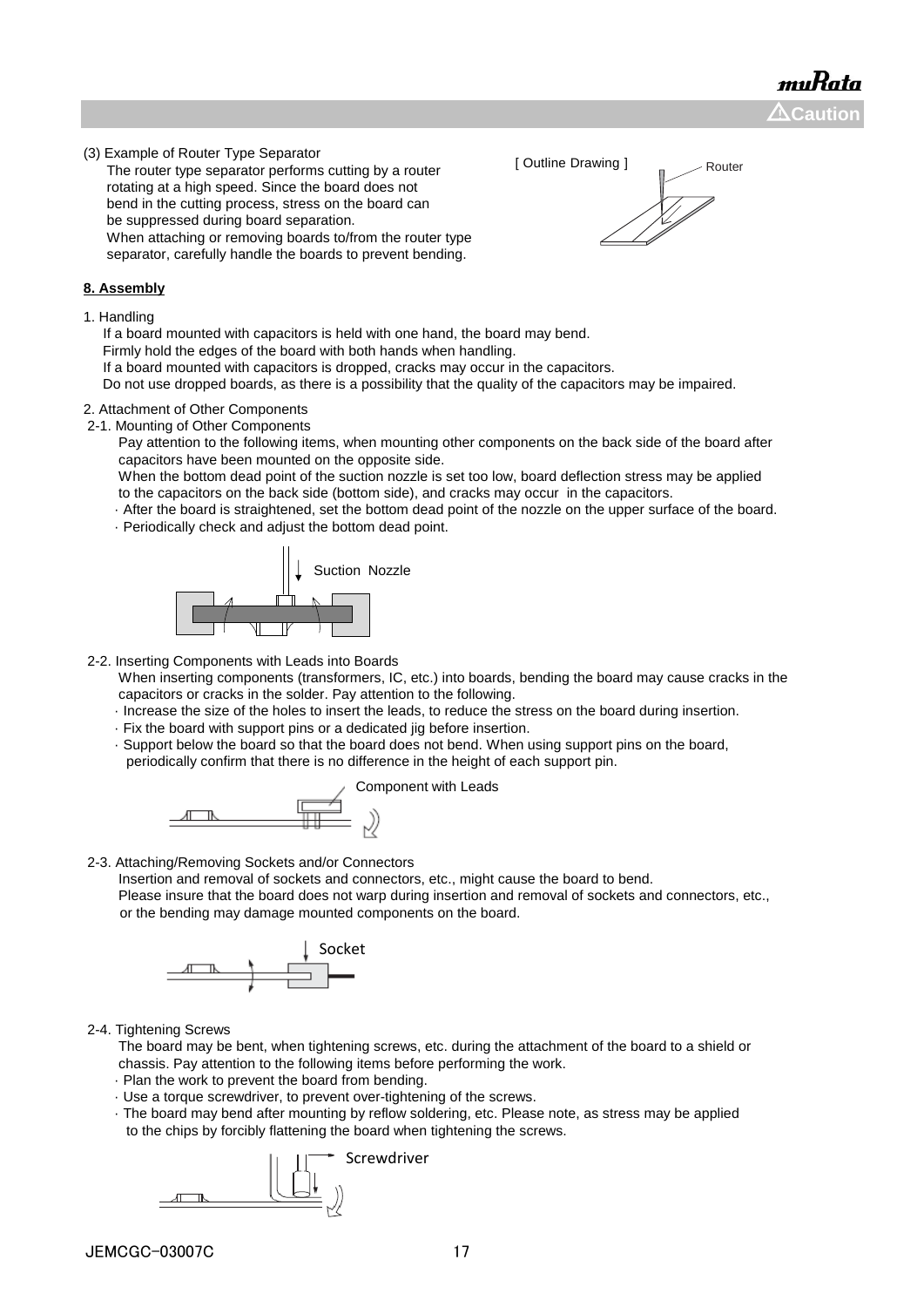#### ■ Others

#### **1. Under Operation of Equipment**

- 1-1. Do not touch a capacitor directly with bare hands during operation in order to avoid the danger of an electric shock.
- 1-2. Do not allow the terminals of a capacitor to come in contact with any conductive objects (short-circuit). Do not expose a capacitor to a conductive liquid, inducing any acid or alkali solutions.
- 1-3. Confirm the environment in which the equipment will operate is under the specified conditions.
	- Do not use the equipment under the following environments.
	- (1) Being spattered with water or oil.
	- (2) Being exposed to direct sunlight.
	- (3) Being exposed to ozone, ultraviolet rays, or radiation.
	- (4) Being exposed to toxic gas (e.g., hydrogen sulfide, sulfur dioxide, chlorine, ammonia gas etc.)
	- (5) Any vibrations or mechanical shocks exceeding the specified limits.
	- (6) Moisture condensing environments.
- 1-4. Use damp proof countermeasures if using under any conditions that can cause condensation.

#### **2. Others**

- 2-1. In an Emergency
- (1) If the equipment should generate smoke, fire, or smell, immediately turn off or unplug the equipment. If the equipment is not turned off or unplugged, the hazards may be worsened by supplying continuous power.
- (2) In this type of situation, do not allow face and hands to come in contact with the capacitor or burns may be caused by the capacitor's high temperature.
- 2-2. Disposal of waste

 When capacitors are disposed of, they must be burned or buried by an industrial waste vendor with the appropriate licenses.

- 2-3. Circuit Design
- (1) Addition of Fail Safe Function

 Capacitors that are cracked by dropping or bending of the board may cause deterioration of the insulation resistance, and result in a short. If the circuit being used may cause an electrical shock, smoke or fire when a capacitor is shorted, be sure to install fail-safe functions, such as a fuse, to prevent secondary accidents.

 (2) Capacitors used to prevent electromagnetic interference in the primary AC side circuit, or as a connection/insulation, must be a safety standard certified product, or satisfy the contents stipulated in the Electrical Appliance and Material Safety Law. Install a fuse for each line in case of a short.

(3) This series is not safety standard certified products.

#### 2-4. Remarks

 Failure to follow the cautions may result, worst case, in a short circuit and smoking when the product is used. The above notices are for standard applications and conditions. Contact us when the products are used in special mounting conditions.

 Select optimum conditions for operation as they determine the reliability of the product after assembly. The data herein are given in typical values, not guaranteed ratings.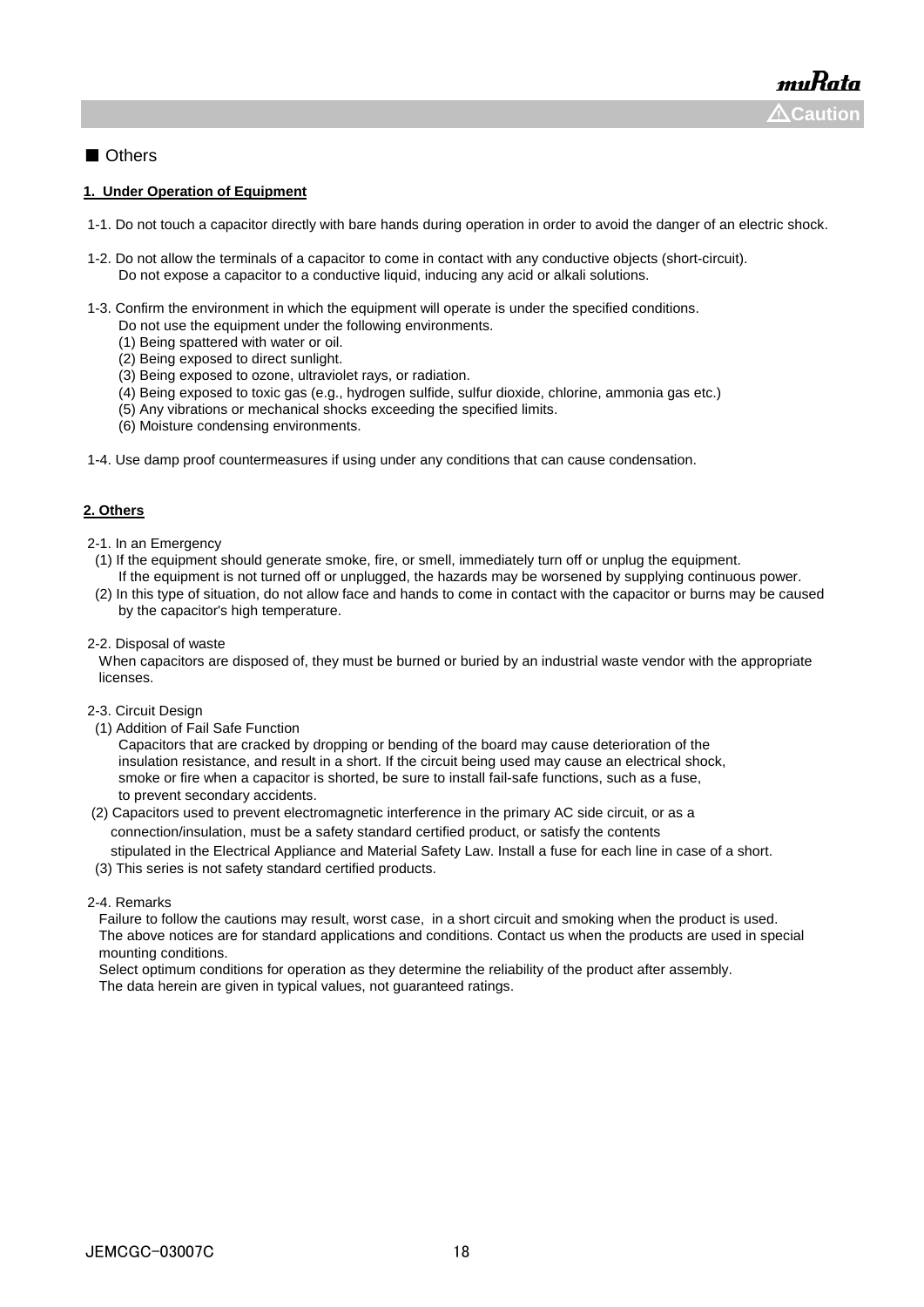muRata **Noti** 

#### ■ Rating

#### **1.Operating Temperature**

- 1. The operating temperature limit depends on the capacitor.
- 1-1. Do not apply temperatures exceeding the maximum operating temperature. It is necessary to select a capacitor with a suitable rated temperature that will cover the operating temperature range. It is also necessary to consider the temperature distribution in equipment and the seasonal temperature variable factor.
- 1-2. Consider the self-heating factor of the capacitor The surface temperature of the capacitor shall not exceed the maximum operating temperature including self-heating.

#### **2.Atmosphere Surroundings (gaseous and liquid)**

- 1. Restriction on the operating environment of capacitors.
- 1-1. Capacitors, when used in the above, unsuitable, operating environments may deteriorate due to the corrosion of the terminations and the penetration of moisture into the capacitor.
- 1-2. The same phenomenon as the above may occur when the electrodes or terminals of the capacitor are subject to moisture condensation.
- 1-3. The deterioration of characteristics and insulation resistance due to the oxidization or corrosion of terminal electrodes may result in breakdown when the capacitor is exposed to corrosive or volatile gases or solvents for long periods of time.

#### **3.Piezo-electric Phenomenon**

1. When using high dielectric constant type capacitors in AC or pulse circuits, the capacitor itself vibrates at specific frequencies and noise may be generated. Moreover, when the mechanical vibration or shock is added to capacitor, noise may occur.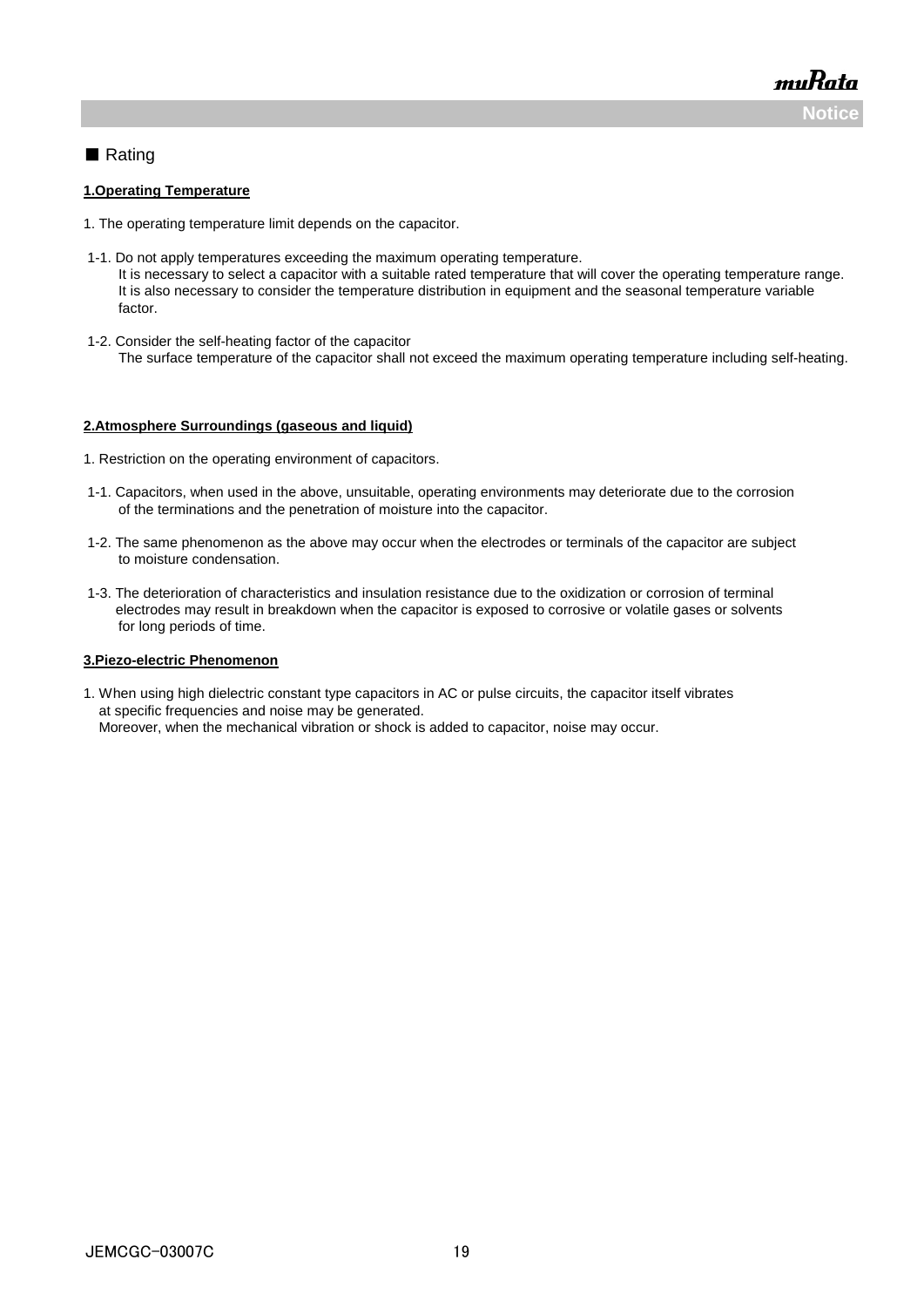### ■Soldering and Mounting

#### **1.PCB Design**

Pattern Forms

- 1. Notice for Pattern Forms
- 1-1. Unlike leaded components, chip components are susceptible to flexing stresses since they are mounted directly on the substrate. They are also more sensitive to mechanical and thermal stresses than leaded components. Excess solder fillet height can multiply these stresses and cause chip cracking. When designing substrates, take land patterns and dimensions into consideration to eliminate the possibility of excess solder fillet height.
- 1-2. There is a possibility of chip cracking caused by PCB expansion/contraction with heat, because stress on a chip is different depending on PCB material and structure.When the thermal expansion coefficient greatly differs between the board used for mounting and the chip,it will cause cracking of the chip due to the thermal expansion and contraction. When capacitors are mounted on a fluorine resin printed circuit board or on a single-layered glass epoxy board, it may also cause cracking of the chip for the same reason.

| allon Lonno                                               | Prohibited                                                    | Correct                            |
|-----------------------------------------------------------|---------------------------------------------------------------|------------------------------------|
| Placing Close to Chassis                                  | Chassis<br>Solder (ground)<br>Electrode Pattern<br>in section | <b>Solder Resist</b><br>in section |
| Placing of Chip<br>Components<br>and Leaded<br>Components | <b>Lead Wire</b><br>in section                                | <b>Solder Resist</b><br>in section |
| Placing of Leaded<br>Components<br>after Chip Component   | Soldering Iron<br><b>Lead Wire</b><br>in section              | <b>Solder Resist</b><br>in section |
| <b>Lateral Mounting</b>                                   |                                                               | <b>Solder Resist</b>               |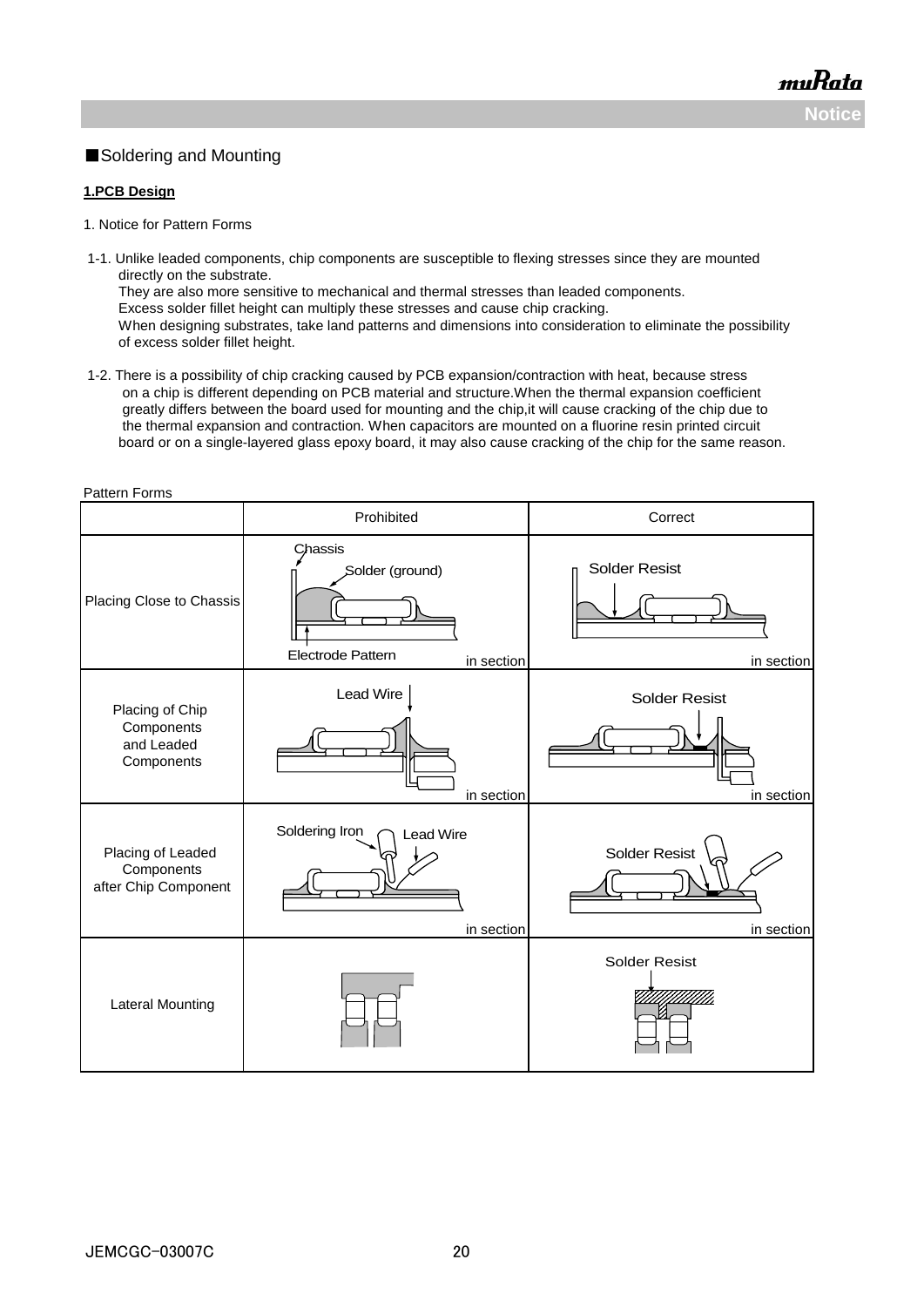**Notice**

#### 2. Land Dimensions

Please confirm the suitable land dimension by evaluating of the actual SET / PCB.



| <b>Series</b>       | Chip<br>Dimension<br>(L/W)<br>Code | Chip(LxW)         | a                     | b              | С                     |
|---------------------|------------------------------------|-------------------|-----------------------|----------------|-----------------------|
| $G \square \square$ | 18                                 | $1.6 \times 0.8$  | $0.6 \text{ to } 1.0$ | $0.8$ to $0.9$ | $0.6 \text{ to } 0.8$ |
| $G \square \square$ | 21                                 | $2.0 \times 1.25$ | 1.0 to 1.2            | $0.9$ to 1.0   | $0.8$ to 1.1          |
| $G \square \square$ | 31                                 | $3.2 \times 1.6$  | 2.2 to 2.6            | 1.0 to 1.1     | 1.0 to $1.4$          |

#### Table 1 Flow Soldering Method

Flow soldering can only be used for products with a chip size of 1.6x0.8mm to 3.2x1.6mm. (in mm) Resistance to PCB bending stress may be improved by designing the "a" dimension with solder resist.

### Table 2 Reflow Soldering Method

| <b>Series</b>       | Chip Dimension<br>(L/W) Code | Chip(LxW)         | a              | b              | c              |
|---------------------|------------------------------|-------------------|----------------|----------------|----------------|
| $G \square \square$ | 18                           | $1.6 \times 0.8$  | $0.6$ to $0.8$ | $0.6$ to $0.7$ | $0.6$ to $0.8$ |
| $G \square \square$ | 21                           | $2.0 \times 1.25$ | 1.0 to $1.4$   | $0.6$ to $0.8$ | 1.2 to 1.4     |
| $G \square \square$ | 31                           | $3.2 \times 1.6$  | 1.8 to 2.0     | 0.9 to 1.2     | 1.5 to 1.7     |
| $G \square \square$ | 32                           | $3.2\times2.5$    | 2.0 to 2.4     | 1.0 to 1.2     | 1.8 to 2.3     |
| $G \square \square$ | 42                           | $4.5 \times 2.0$  | 2.8 to 3.4     | 1.2 to 1.4     | 1.4 to 1.8     |
| $G \square \square$ | 43                           | $4.5 \times 3.2$  | 3.0 to 3.5     | 1.2 to 1.4     | 2.3 to 3.0     |
| $G \square \square$ | 52                           | $5.7 \times 2.8$  | 4.0 to 4.6     | 1.4 to 1.6     | 2.1 to 2.6     |
| $G \square \square$ | 55                           | $5.7 \times 5.0$  | 4.0 to 4.6     | 1.4 to 1.6     | 3.5 to 4.8     |

(in mm)

<Applicable to beyond Rated Voltage of 200VDC>

2-2. Dimensions of Slit (Example)

 Preparing the slit helps flux cleaning and resin coating on the back of the capacitor.

However, the length of the slit design should be

 as short as possible to prevent mechanical damage in the capacitor.

A longer slit design might receive more severe mechanical stress from the PCB.

Recommended slit design is shown in the Table.



| LxW               | d           | е              |
|-------------------|-------------|----------------|
| $1.6 \times 0.8$  |             |                |
| $2.0 \times 1.25$ |             |                |
| $3.2 \times 1.6$  | $1.0 - 2.0$ | $3.2 \sim 3.7$ |
| $3.2 \times 2.5$  | $1.0 - 2.0$ | $4.1 \sim 4.6$ |
| $4.5 \times 2.0$  | $1.0 - 2.8$ | $3.6 - 4.1$    |
| $4.5 \times 3.2$  | $1.0 - 2.8$ | $4.8 \sim 5.3$ |
| $5.7 \times 2.8$  | $1.0 - 4.0$ | $4.4 \sim 4.9$ |
| $5.7\times5.0$    | $1.0 - 4.0$ | $6.6 - 7.1$    |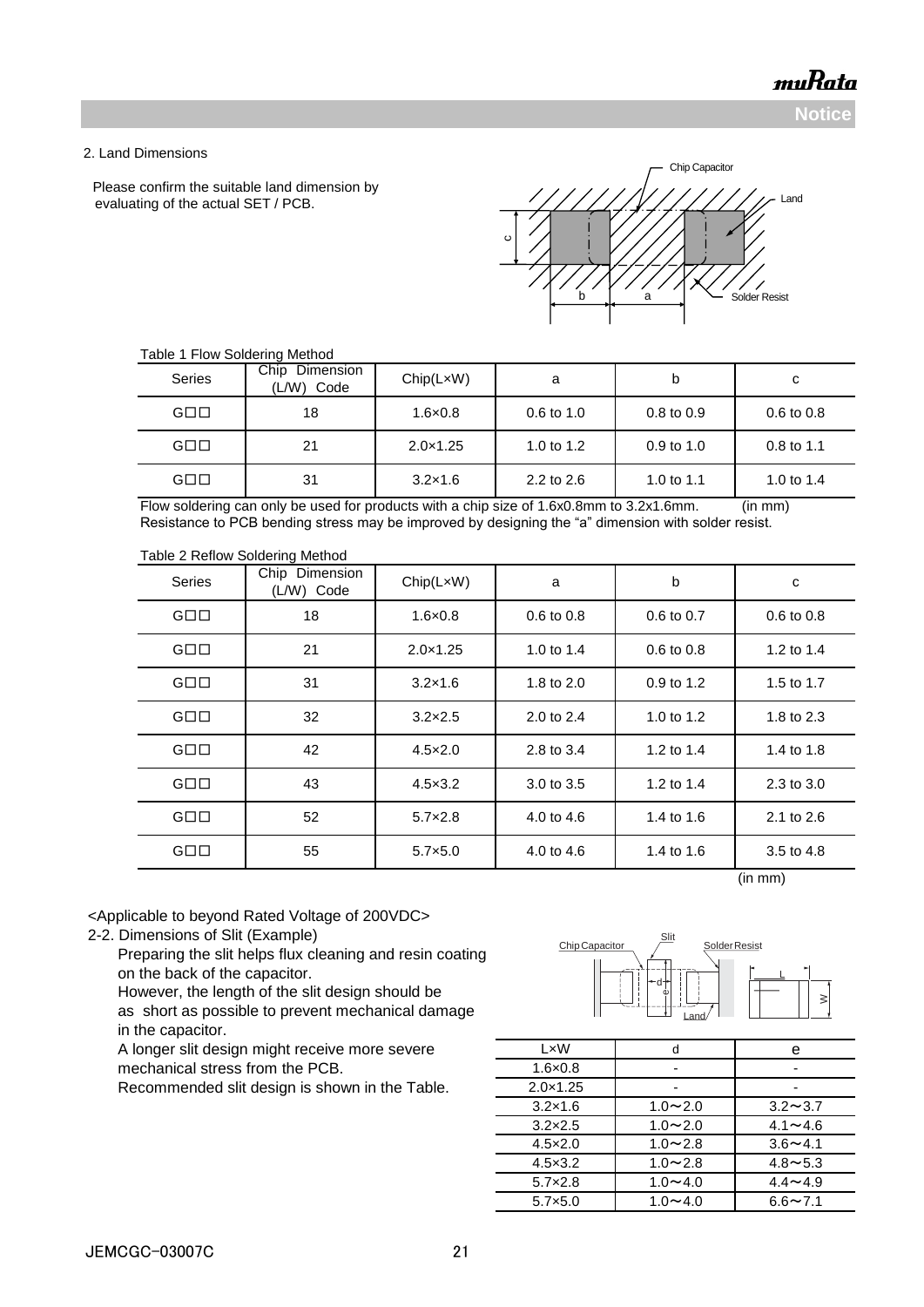#### 3. Board Design

 When designing the board, keep in mind that the amount of strain which occurs will increase depending on the sizeand material of the board.

#### **2.Item to be confirmed for Flow sordering**

 If you want to temporarily attach the capacitor to the board using an adhesive agent before soldering the capacitor, first be sure that the conditions are appropriate for affixing the



 capacitor. If the dimensions of the land, the type of adhesive,the amount of coating, the contact surface area, the curing temperature, or other conditions are inappropriate, the characteristics of the capacitor may deteriorate.

#### 1. Selection of Adhesive

- 1-1. Depending on the type of adhesive, there may be a decrease in insulation resistance. In addition, there is a chance that the capacitor might crack from contractile stress due to the difference in the contraction rate of the capacitor and the adhesive.
- 1-2. If there is not enough adhesive, the contact surface area is too small, or the curing temperature or curing time are inadequate, the adhesive strength will be insufficient and the capacitor may loosen or become disconnected during transportation or soldering. If there is too much adhesive, for example if it overflows onto the land, the result could be soldering defects, loss of electrical connection, insufficient curing, or slippage after the capacitor is mounted. Furthermore, if the curing temperature is too high or the curing time is too long, not only will the adhesive strength be reduced, but solderability may also suffer due to the effects of oxidation on the terminations (outer electrodes) of the capacitor and the land surface on the board.

#### (1) Selection of Adhesive

Epoxy resins are a typical class of adhesive. To select the proper adhesive, consider the following points.

- 1) There must be enough adhesive strength to prevent the component from loosening or slipping during the mounting process.
- 2) The adhesive strength must not decrease when exposed to moisture during soldering.
- 3) The adhesive must have good coatability and shape retention properties.
- 4) The adhesive must have a long pot life.
- 5) The curing time must be short.
- 6) The adhesive must not be corrosive to the exterior of the capacitor or the board.
- 7) The adhesive must have good insulation properties.
- 8) The adhesive must not emit toxic gases or otherwise be harmful to health.
- 9) The adhesive must be free of halogenated compounds.

(2) Use the following illustration as a guide to the amount of adhesive to apply. Chip Dimension (L/W) Code:18/21/31

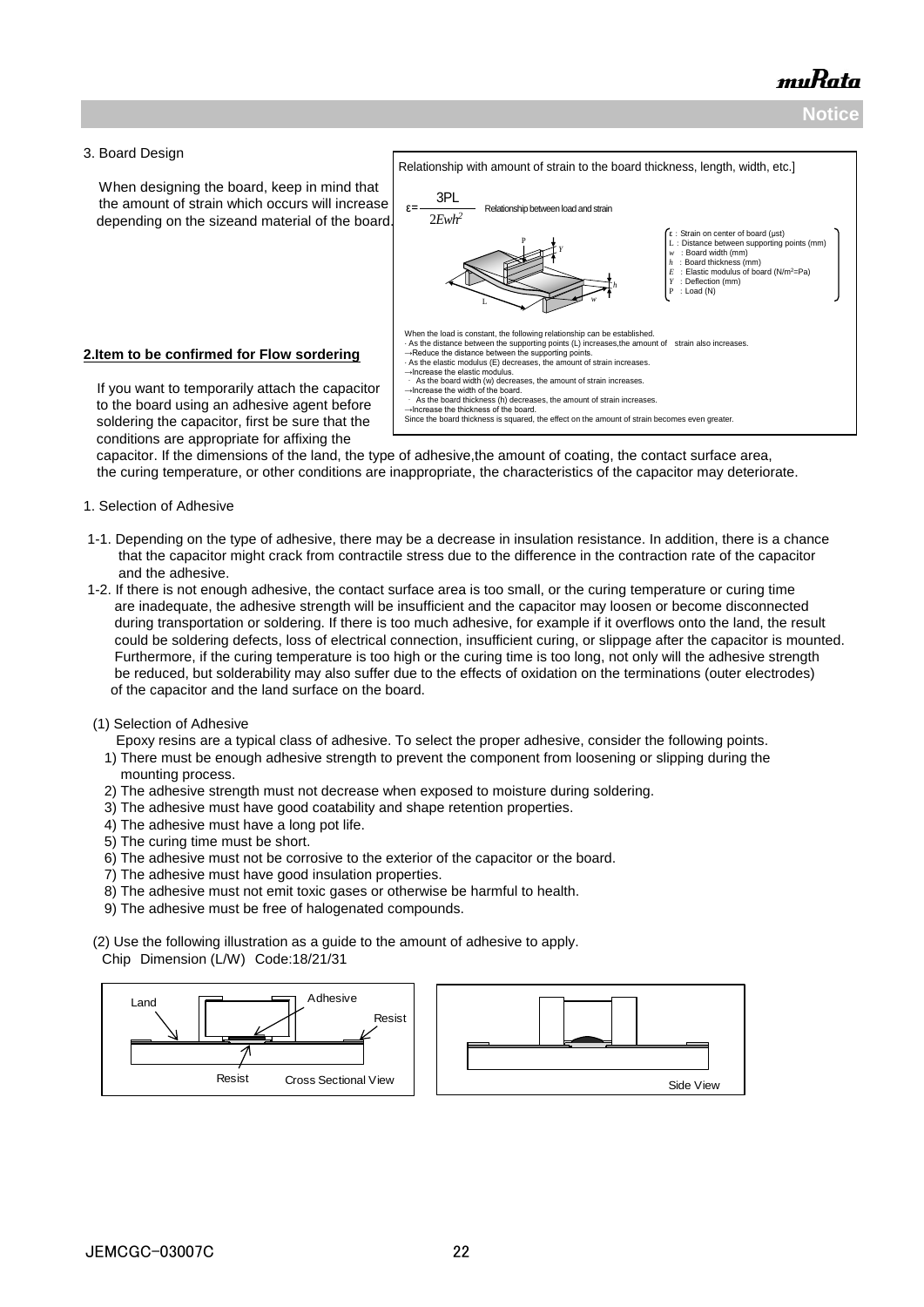

#### 2.Flux

- 2-1. An excessive amount of flux generates a large quantity of flux gas, which can cause a deterioration of solderability, so apply flux thinly and evenly throughout. (A foaming system is generally used for flow solderring.)
- 2-2. Flux containing too high a percentage of halide may cause corrosion of the terminations unless there is sufficient cleaning. Use flux with a halide content of 0.1% max.
- 2-3. Strong acidic flux can corrode the capacitor and degrade its performance. Please check the quality of capacitor after mounting.
- 3.Leaching of the terminations

 Set temperature and time to ensure that leaching of the terminations does not exceed 25% of the chip end area as a single chip (full length of the edge A-B-C-D shown at right) and 25% of the length A-B shown as mounted on substrate.



#### **3.Reflow soldering**

 The flux in the solder paste contains halogen-based substances and organic acids as activators. Strong acidic flux can corrode the capacitor and degrade its performance. Please check the quality of capacitor after mounting.

#### **4.Washing**

- 1. Please evaluate the capacitor using actual cleaning equipment and conditions to confirm the quality, and select the solvent for cleaning.
- 2. Unsuitable cleaning may leave residual flux or other foreign substances, causing deterioration of electrical characteristics and the reliability of the capacitors.

#### **5.Coating**

1. A crack may be caused in the capacitor due to the stress of the thermal contraction of the resin during curing process. The stress is affected by the amount of resin and curing contraction. Select a resin with low curing contraction. The difference in the thermal expansion coefficient between a coating resin or a molding resin and the capacitor may cause the destruction and deterioration of the capacitor such as a crack or peeling, and lead to the deterioration of insulation resistance or dielectric breakdown.

 Select a resin for which the thermal expansion coefficient is as close to that of the capacitor as possible. A silicone resin can be used as an under-coating to buffer against the stress.

- 2. Select a resin that is less hygroscopic. Using hygroscopic resins under high humidity conditions may cause the deterioration of the insulation resistance of a capacitor. An epoxy resin can be used as a less hygroscopic resin.
- 3.The halogen system substance and organic acid are included in coating material, and a chip corrodes by the kind of Coating material. Do not use strong acid type.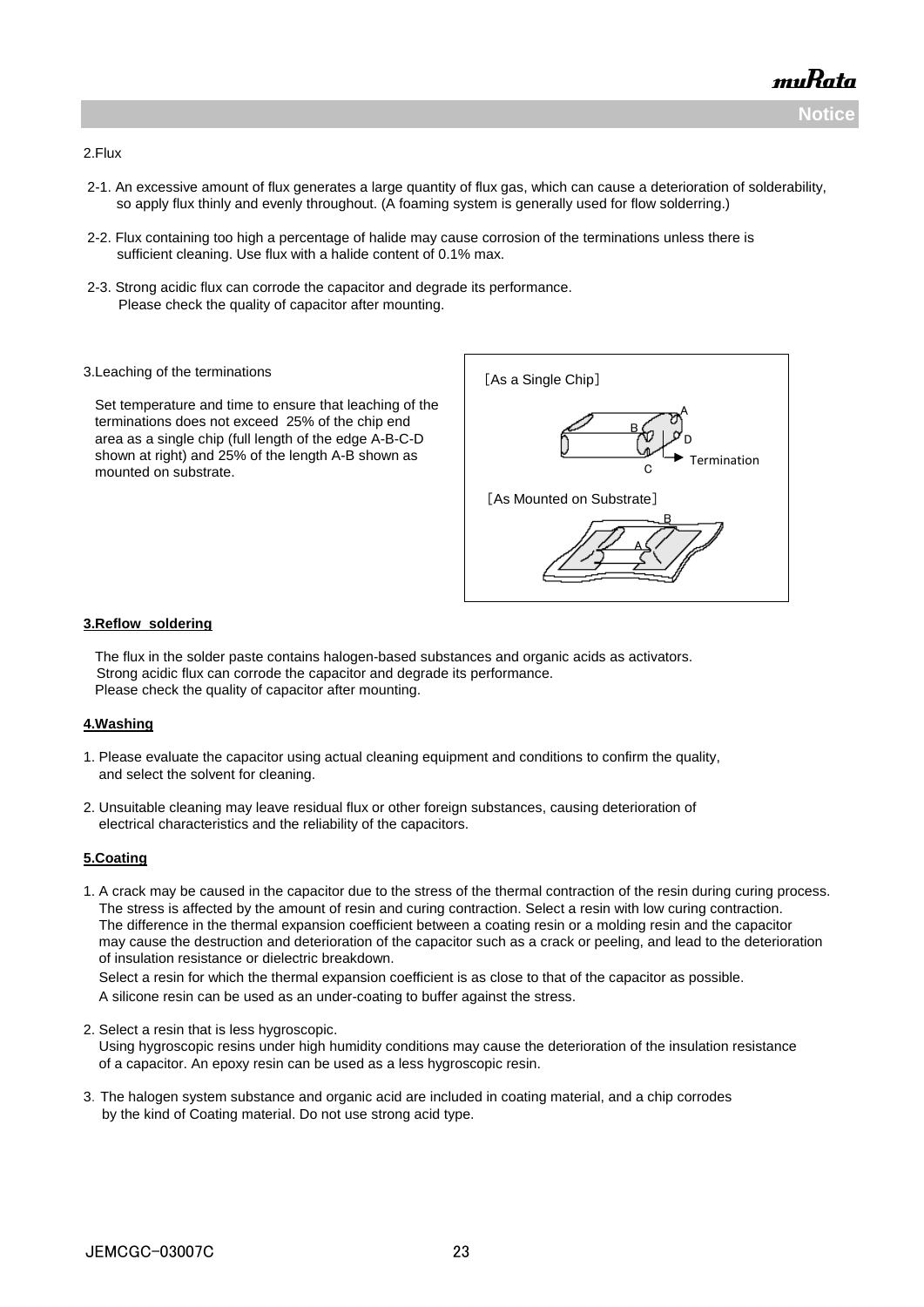**Notice**

muRata

#### ■ Others **1.Transportation**

- 1. The performance of a capacitor may be affected by the conditions during transportation.
- 1-1. The capacitors shall be protected against excessive temperature, humidity and mechanical force during transportation.
	- (1) Climatic condition
		- ・ low air temperature : -40℃
		- ・ change of temperature air/air : -25℃/+25℃
		- ・ low air pressure : 30 kPa
			- ・ change of air pressure : 6 kPa/min.
	- (2) Mechanical condition

 Transportation shall be done in such a way that the boxes are not deformed and forces are not directly passed on to the inner packaging.

- 1-2. Do not apply excessive vibration, shock, or pressure to the capacitor.
	- (1) When excessive mechanical shock or pressure is applied to a capacitor, chipping or cracking may occur in the ceramic body of the capacitor.
	- (2) When the sharp edge of an air driver, a soldering iron, tweezers, a chassis, etc. impacts strongly on the surface of the capacitor, the capacitor may crack and short-circuit.
- 1-3. Do not use a capacitor to which excessive shock was applied by dropping etc. A capacitor dropped accidentally during processing may be damaged.

#### **2.Characteristics Evaluation in the Actual System**

- 1. Evaluate the capacitor in the actual system,to confirm that there is no problem with the performance and specification values in a finished product before using.
- 2. Since a voltage dependency and temperature dependency exists in the capacitance of high dielectric type ceramic capacitors, the capacitance may change depending on the operating conditions in the actual system. Therefore,be sure to evaluate the various characteristics, such as the leakage current and noise absorptivity, which will affect the capacitance value of the capacitor.
- 3. In addition,voltages exceeding the predetermined surge may be applied to the capacitor by the inductance in the actual system. Evaluate the surge resistance in the actual system as required.